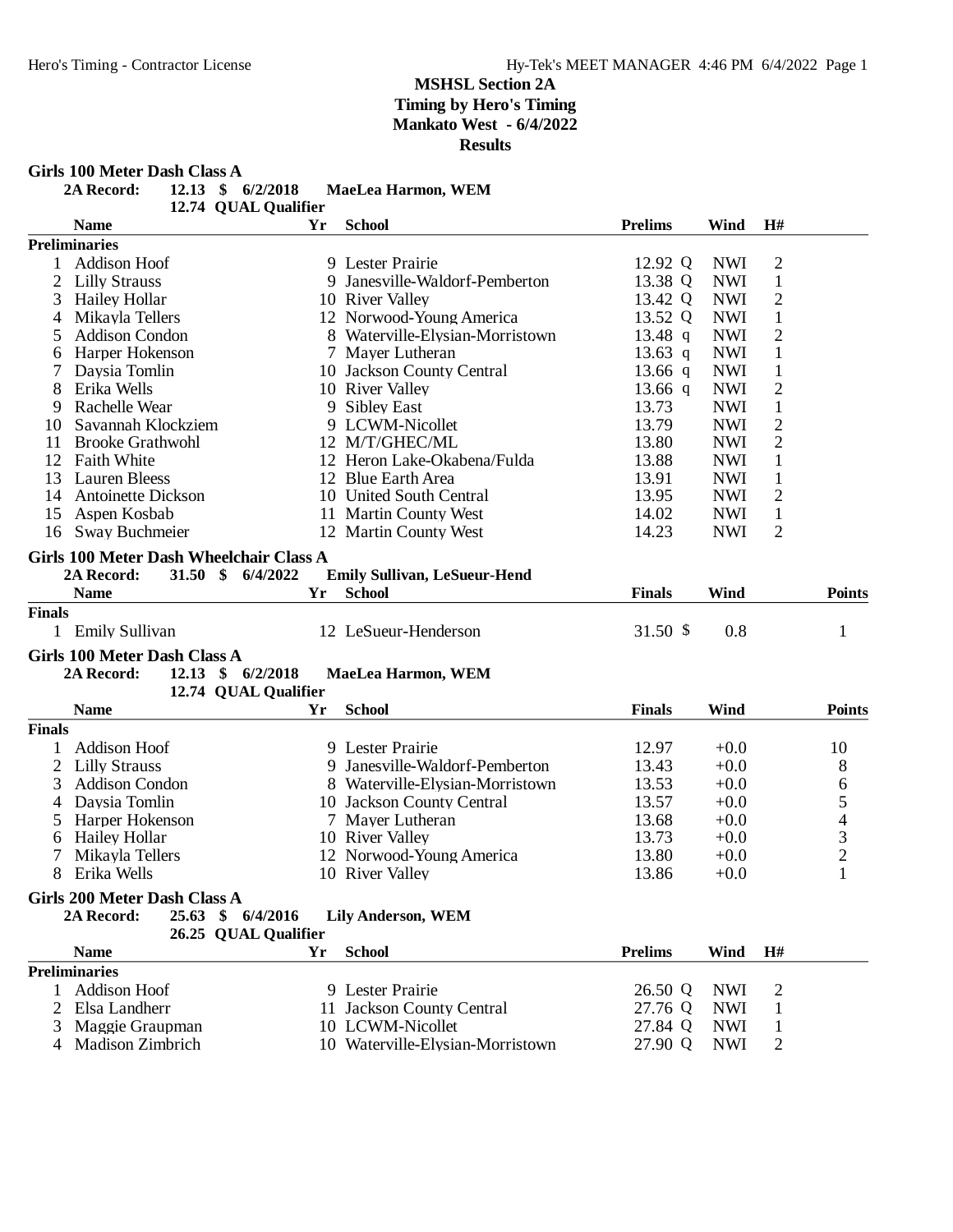#### **Preliminaries ... (Girls 200 Meter Dash Class A)**

|               | I FULLMATION $\cdots$ (OTHS 200 MULL Dash Class A) |                      |                                     |                |            |                |                |
|---------------|----------------------------------------------------|----------------------|-------------------------------------|----------------|------------|----------------|----------------|
|               | <b>Name</b>                                        |                      | Yr School                           | <b>Prelims</b> | Wind       | H#             |                |
|               | 5 Hannah Carson                                    |                      | 9 Jackson County Central            | $28.15$ q      | <b>NWI</b> | $\overline{2}$ |                |
|               | 6 Rachelle Wear                                    |                      | 9 Sibley East                       | 28.60 q        | <b>NWI</b> | $\mathbf{1}$   |                |
| 7             | Averyelle Hopp                                     |                      | 9 Minnesota Valley Lutheran         | $28.93$ q      | <b>NWI</b> | $\mathbf{1}$   |                |
| 8             | <b>Brooke Hagen</b>                                |                      | 8 St. Clair/Imannuel Lutheran       | $29.04$ q      | <b>NWI</b> | $\mathbf{1}$   |                |
| 9             | Erika Wells                                        |                      | 10 River Valley                     | 29.20          | <b>NWI</b> | $\mathbf{2}$   |                |
| 10            | Lillian Ciske                                      |                      | 10 St. James Area                   | 29.26          | <b>NWI</b> | $\overline{c}$ |                |
| 11            | Kendra Haar                                        |                      | 9 Jackson County Central            | 29.30          | <b>NWI</b> | $\mathbf{1}$   |                |
| 12            | <b>Katelyn Olson</b>                               |                      | 8 Janesville-Waldorf-Pemberton      | 29.36          | <b>NWI</b> | $\overline{c}$ |                |
| 13            | Kyra Spies                                         |                      | 10 New Richland-H-E-G               | 29.43          | <b>NWI</b> | $\sqrt{2}$     |                |
| 14            | Kate Strickfaden                                   |                      | 7 Norwood-Young America             | 29.74          | <b>NWI</b> | $\mathbf{1}$   |                |
|               | Julia Carns                                        |                      |                                     |                |            |                |                |
| 15            |                                                    |                      | 12 Mayer Lutheran                   | 29.95          | <b>NWI</b> | $\mathbf{1}$   |                |
| 16            | <b>Brooklin Hinze</b>                              |                      | 8 St. Clair/Imannuel Lutheran       | 31.83          | <b>NWI</b> | $\overline{2}$ |                |
|               | Girls 200 Meter Dash Class A                       |                      |                                     |                |            |                |                |
|               | 2A Record:                                         | 25.63 \$ 6/4/2016    | <b>Lily Anderson, WEM</b>           |                |            |                |                |
|               |                                                    | 26.25 QUAL Qualifier |                                     |                |            |                |                |
|               | <b>Name</b>                                        | Yr                   | <b>School</b>                       | <b>Finals</b>  | Wind       |                | <b>Points</b>  |
| Finals        |                                                    |                      |                                     |                |            |                |                |
| 1             | <b>Addison Hoof</b>                                |                      | 9 Lester Prairie                    | 27.07          | 1.4        |                | 10             |
| 2             | <b>Madison Zimbrich</b>                            |                      | 10 Waterville-Elysian-Morristown    | 27.30          |            |                |                |
|               |                                                    |                      |                                     |                | 1.4        |                | 8              |
| 3             | Maggie Graupman                                    |                      | 10 LCWM-Nicollet                    | 27.73          | 1.4        |                | 6              |
| 4             | Elsa Landherr                                      |                      | 11 Jackson County Central           | 27.90          | 1.4        |                | 5              |
| 5             | Hannah Carson                                      |                      | 9 Jackson County Central            | 28.58          | 1.4        |                | $\overline{4}$ |
| 6             | Rachelle Wear                                      |                      | 9 Sibley East                       | 28.71          | 1.4        |                | 3              |
| 7             | <b>Brooke Hagen</b>                                |                      | 8 St. Clair/Imannuel Lutheran       | 28.87          | 1.4        |                | $\overline{c}$ |
|               | 8 Averyelle Hopp                                   |                      | 9 Minnesota Valley Lutheran         | 29.28          | 1.4        |                | 1              |
|               | Girls 200 Meter Dash Wheelchair Class A            |                      |                                     |                |            |                |                |
|               | 2A Record: 1:03.54 \$ 6/4/2022                     |                      | <b>Emily Sullivan, LeSueur-Hend</b> |                |            |                |                |
|               | <b>Name</b>                                        | Yr                   | <b>School</b>                       | <b>Finals</b>  | Wind       |                | <b>Points</b>  |
|               |                                                    |                      |                                     |                |            |                |                |
| Finals        |                                                    |                      |                                     |                |            |                |                |
|               | 1 Emily Sullivan                                   |                      | 12 LeSueur-Henderson                | $1:03.54$ \$   | 1.3        |                | $\mathbf{1}$   |
|               | Girls 400 Meter Dash Class A                       |                      |                                     |                |            |                |                |
|               | 2A Record:                                         | 57.51 \$ 5/30/2015   | Jenna Gatz, Belle Plaine            |                |            |                |                |
|               |                                                    | 59.38 QUAL Qualifier |                                     |                |            |                |                |
|               | <b>Name</b>                                        | Yr                   | <b>School</b>                       | <b>Finals</b>  |            | H#             | <b>Points</b>  |
| <b>Finals</b> |                                                    |                      |                                     |                |            |                |                |
| 1             | <b>Addison Hoof</b>                                |                      | 9 Lester Prairie                    | 59.42          |            | $\overline{c}$ | 10             |
| 2             | Megan Sandgren                                     |                      | 12 River Valley                     | 1:01.79        |            | $\overline{c}$ | 8              |
| 3             | Elsa Landherr                                      |                      | 11 Jackson County Central           | 1:01.92        |            | $\mathbf{2}$   |                |
|               | Lana Kestner                                       |                      |                                     |                |            |                | 6              |
| 4             |                                                    |                      | 12 Mt. Lake Area - Comfrey          | 1:03.32        |            | 2              | 5              |
| 5             | Grace Wagner                                       |                      | 12 LeSueur-Henderson                | 1:03.59        |            | $\overline{c}$ | 4              |
| 6             | <b>Addison Armstrong</b>                           |                      | 10 Blue Earth Area                  | 1:04.38        |            | $\overline{c}$ | 3              |
| 7             | <b>Lucy Stevens</b>                                |                      | 12 Windom Area                      | 1:04.55        |            | $\overline{c}$ | $\overline{c}$ |
| 8             | Harper Hokenson                                    |                      | 7 Mayer Lutheran                    | 1:04.70        |            | $\mathbf{1}$   | 1              |
| 9             | <b>Madison Daly</b>                                |                      | 12 St. Clair/Imannuel Lutheran      | 1:05.27        |            | 2              |                |
| 10            | <b>Karcyn</b> Dose                                 |                      | 10 Sibley East                      | 1:05.43        |            | 1              |                |
| 11            | <b>Brynn Busse</b>                                 |                      | 11 G-F-W                            | 1:05.61        |            | 1              |                |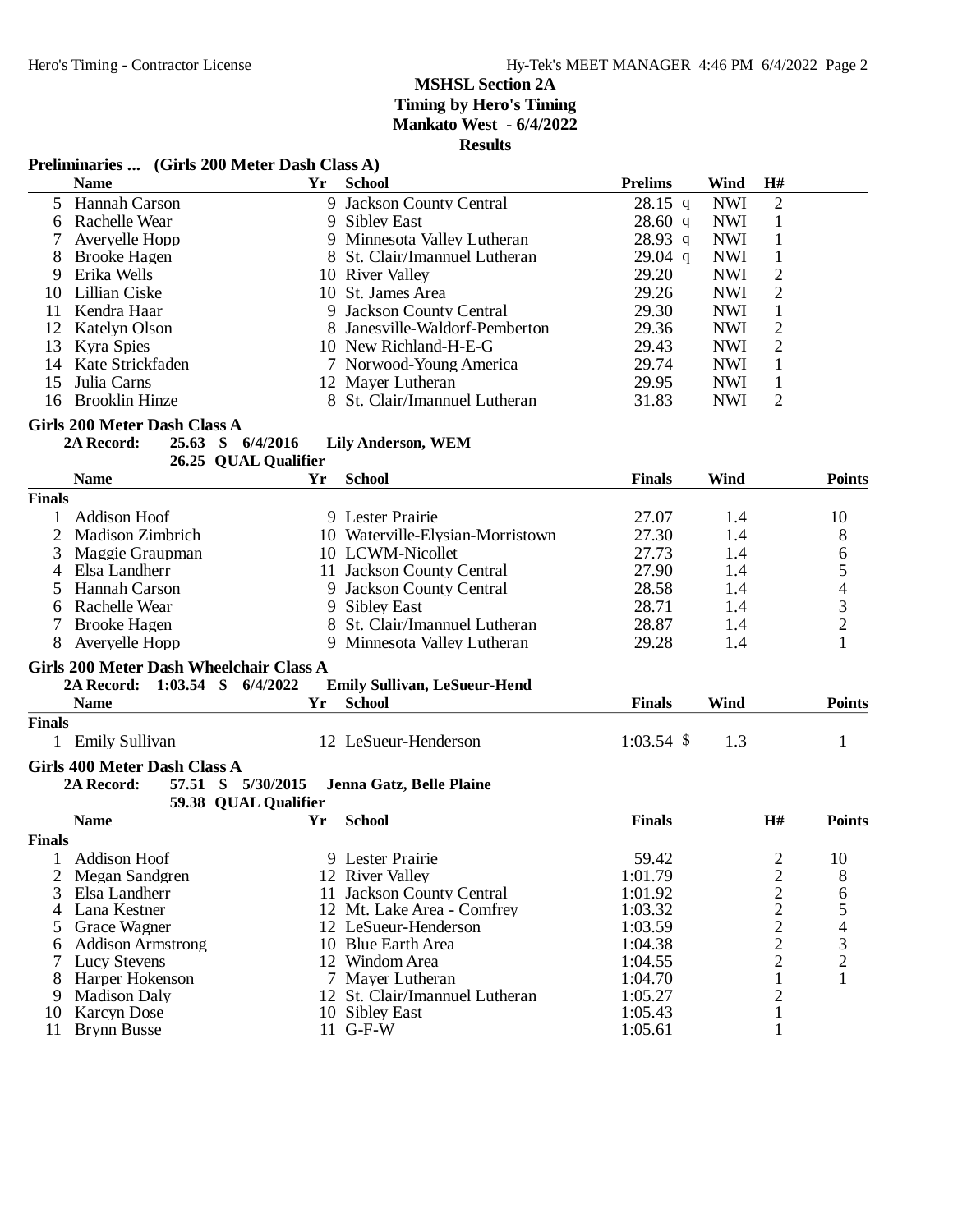|                | Finals  (Girls 400 Meter Dash Class A) |    |                                  |               |                |                |
|----------------|----------------------------------------|----|----------------------------------|---------------|----------------|----------------|
|                | <b>Name</b>                            | Yr | <b>School</b>                    | <b>Finals</b> | H#             | <b>Points</b>  |
|                | 12 Katelyn Friesen                     |    | 8 St. James Area                 | 1:05.85       | $\mathbf{1}$   |                |
|                | 13 Hadley Sammons                      |    | 10 Windom Area                   | 1:06.85       | $\mathbf{1}$   |                |
|                | 14 Madalyn Neumann                     |    | 10 Norwood-Young America         | 1:07.45       | 1              |                |
| 15             | Brynn Hoffbeck                         |    | 8 River Valley                   | 1:07.98       | 1              |                |
| 16             | Tori Ward                              |    | 10 St. Clair/Imannuel Lutheran   | 1:08.44       | 1              |                |
|                |                                        |    |                                  |               |                |                |
|                | <b>Girls 800 Meter Run Class A</b>     |    |                                  |               |                |                |
|                | 2A Record: 2:17.84 \$ 6/2/2012         |    | Krista Hassing, Blue Earth Area  |               |                |                |
|                | 2:21.48 QUAL Qualifier                 |    |                                  |               |                |                |
|                | <b>Name</b>                            | Yr | <b>School</b>                    | <b>Finals</b> | H#             | <b>Points</b>  |
| <b>Finals</b>  |                                        |    |                                  |               |                |                |
| $\mathbf{1}$   | Quinn VanMaldeghem                     |    | 8 New Richland-H-E-G             | 2:27.89       |                | 10             |
|                | 2 Ruby Ballalatak                      |    | 8 Sibley East                    | 2:30.24       | $\frac{2}{2}$  | 8              |
| 3              | Josephine Volkmann                     |    | 10 Waterville-Elysian-Morristown | 2:30.53       |                | 6              |
| 4              | <b>Hailey Juarez</b>                   |    | 12 LeSueur-Henderson             | 2:38.72       | $\mathbf{1}$   | $\mathfrak s$  |
| 5              | Jaci Jordan                            |    | 8 LCWM-Nicollet                  | 2:41.00       | $\mathbf{1}$   | $\overline{4}$ |
| 6              | Lexi Terwedo                           |    | 11 LeSueur-Henderson             | 2:42.20       | $\overline{c}$ |                |
| 7              | Lucy Ballalatak                        |    | 12 Sibley East                   | 2:44.93       | $\overline{c}$ | $\frac{3}{2}$  |
| 8              | Marissa Pabst                          |    | 9 River Valley                   | 2:45.43       | $\mathbf{1}$   | $\mathbf{1}$   |
| 9              | Savannah Meyer                         |    | 9 Mankato Loyola/Cleveland       | 2:45.98       | 1              |                |
| 10             | Lilly McCone                           |    | 12 River Valley                  | 2:46.51       | $\overline{c}$ |                |
|                |                                        |    | 10 Maple River                   |               |                |                |
| 11             | <b>Natalie Wenner</b>                  |    |                                  | 2:47.78       | $\mathbf{1}$   |                |
|                | 12 Victoria Robilliard                 |    | 10 Windom Area                   | 2:49.25       | $\mathbf{1}$   |                |
| 13             | America Trejo Esqueda                  |    | 10 St. James Area                | 2:49.83       | 1              |                |
|                | 14 Lauren Mutschler                    |    | 8 Maple River                    | 2:53.02       | $\overline{c}$ |                |
| 15             | Alyssa Samudio                         |    | 11 United South Central          | 2:55.47       | $\mathbf{1}$   |                |
|                | Kate Janzen                            |    | 12 Mt. Lake Area - Comfrey       | <b>SCR</b>    | $\overline{2}$ |                |
|                | Girls 1600 Meter Run Class A           |    |                                  |               |                |                |
|                | 2A Record: 5:06.02 \$ 5/31/2008        |    | Dani Stack, Mankato Layola       |               |                |                |
|                | 5:13.83 QUAL Qualifier                 |    |                                  |               |                |                |
|                | <b>Name</b>                            | Yr | <b>School</b>                    | <b>Finals</b> |                | <b>Points</b>  |
| <b>Finals</b>  |                                        |    |                                  |               |                |                |
| 1              | <b>Grace Moeller</b>                   |    | 12 LCWM-Nicollet                 | 5:32.91       |                | 10             |
| $\overline{2}$ | Savannah Meyer                         |    | 9 Mankato Loyola/Cleveland       | 5:34.28       |                | 8              |
| 3              | Valerie Ouast                          |    | 8 St. Clair/Imannuel Lutheran    | 5:40.90       |                | 6              |
| $\overline{4}$ | Olivia Anderson                        |    | 12 Jackson County Central        | 5:41.05       |                | 5              |
| 5              | <b>Madyson Steele</b>                  |    | 8 G-F-W                          | 5:42.68       |                | $\overline{4}$ |
| 6              | Erika Lopez                            |    | 12 Windom Area                   | 5:51.64       |                | 3              |
| 7              | Jaidee Goehring                        |    | 7 Mayer Lutheran                 | 5:53.72       |                | 2              |
| 8              | America Trejo Esqueda                  |    | 10 St. James Area                | 5:55.85       |                | 1              |
|                |                                        |    | 10 Jackson County Central        |               |                |                |
| 9              | Elese Paplow                           |    |                                  | 6:01.11       |                |                |
| 10             | Emma Sodeman                           |    | 8 LCWM-Nicollet                  | 6:03.57       |                |                |
| 11             | <b>Norah Renstrom</b>                  |    | 8 LeSueur-Henderson              | 6:03.93       |                |                |
| 12             | Tori Vaale                             |    | 12 New Richland-H-E-G            | 6:04.33       |                |                |
| 13             | Paige Gardiner                         |    | 8 Sibley East                    | 6:05.01       |                |                |
| 14             | Jessa Heimerl                          |    | 10 Lester Prairie                | 6:14.03       |                |                |
| 15             | <b>EllaMae Neaton</b>                  |    | 11 Norwood-Young America         | 6:14.48       |                |                |
| 16             | <b>Faith Olson</b>                     |    | 11 Janesville-Waldorf-Pemberton  | 6:16.20       |                |                |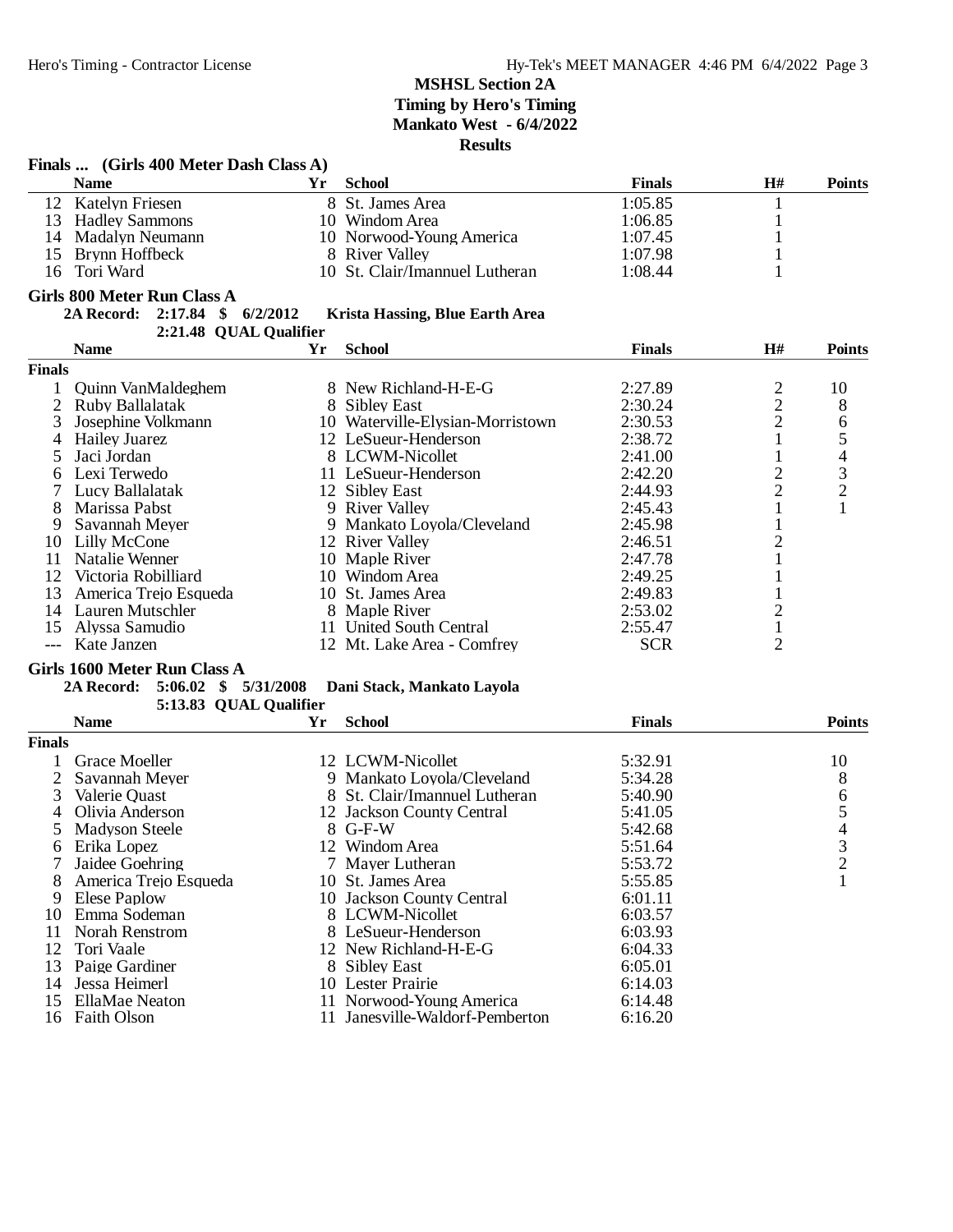**Girls 3200 Meter Run Class A**<br>2A Record: 11:14.27 \$ 6/2/2012 **22 Emily Mantor, United South Central** 

|  |  | 11:31.64 QUAL Qualifier |
|--|--|-------------------------|
|--|--|-------------------------|

|               | <b>Name</b>           | Yr | <b>School</b>                 | <b>Finals</b> |             | <b>Points</b>  |
|---------------|-----------------------|----|-------------------------------|---------------|-------------|----------------|
| <b>Finals</b> |                       |    |                               |               |             |                |
|               | Kaylee Walklin        |    | 9 Windom Area                 | 11:26.10      | <b>QUAL</b> | 10             |
|               | <b>Grace Moeller</b>  |    | 12 LCWM-Nicollet              | 11:27.28      | <b>QUAL</b> | 8              |
|               | 3 Clare Fischer       |    | 12 Minnesota Valley Lutheran  | 11:49.12      |             | 6              |
| 4             | Katie Hartke          |    | 10 Martin County West         | 12:00.11      |             |                |
|               | Valerie Quast         |    | 8 St. Clair/Imannuel Lutheran | 12:35.40      |             | 4              |
| 6             | Olivia Anderson       |    | 12 Jackson County Central     | 12:46.98      |             | 3              |
|               | <b>Haidyn Sammons</b> |    | 8 Windom Area                 | 12:55.32      |             | $\overline{2}$ |
| 8             | Elese Paplow          |    | 10 Jackson County Central     | 12:56.11      |             |                |
| 9             | Ella Stapek           |    | 12 Heron Lake-Okabena/Fulda   | 13:16.82      |             |                |
| 10            | Molly Koester         |    | 8 Mankato Loyola/Cleveland    | 13:24.41      |             |                |
| 11            | Jaidee Goehring       |    | 7 Mayer Lutheran              | 13:25.12      |             |                |
| 12            | Paige Gardiner        |    | 8 Sibley East                 | 13:25.24      |             |                |
| 13            | Lauren Bauer          |    | 10 Sibley East                | 13:30.06      |             |                |
| 14            | Norah Renstrom        |    | 8 LeSueur-Henderson           | 13:42.40      |             |                |
| 15            | Ashley Vos            |    | $8$ G-F-W                     | 13:45.75      |             |                |
| 16            | Kate Arneson          |    | 9 Sibley East                 | 14:49.27      |             |                |

## **Girls 100 Meter Hurdles Class A**<br>2A Record: **14.82** \$ 6/3/2017

Selin Dikmen, Belle Plaine

15.70 QUAL Qualifier

|               | <b>Name</b>                            | Yr  | <b>School</b>                 | <b>Prelims</b>    | Wind       | H#             |               |
|---------------|----------------------------------------|-----|-------------------------------|-------------------|------------|----------------|---------------|
|               | <b>Preliminaries</b>                   |     |                               |                   |            |                |               |
|               | Eloise Blair                           |     | 11 Blue Earth Area            | 16.67 q           | <b>NWI</b> | 1              |               |
|               | Payten Benda                           | 11. | <b>Jackson County Central</b> | $17.37$ q         | <b>NWI</b> | $\overline{c}$ |               |
| 3             | Drea Terwedo                           |     | 11 LeSueur-Henderson          | $17.44 \text{ q}$ | <b>NWI</b> | $\mathfrak{2}$ |               |
|               | Evelyn Nydegger                        |     | 10 New Richland-H-E-G         | $17.51$ q         | <b>NWI</b> | $\overline{2}$ |               |
| 5.            | Maya Kumar                             |     | 10 Sibley East                | $17.58$ q         | <b>NWI</b> | 1              |               |
| 6             | Melany Ehlert                          |     | 12 United South Central       | $17.71 \text{ q}$ | <b>NWI</b> |                |               |
|               | Anika Jilek                            |     | 12 Mayer Lutheran             | $17.72 \text{ q}$ | <b>NWI</b> |                |               |
| 8             | Peyton Hanson                          |     | 11 Jackson County Central     | 17.77 q           | <b>NWI</b> | $\overline{2}$ |               |
| 9             | Lauren Cooper                          |     | 11 LCWM-Nicollet              | 17.79             | <b>NWI</b> | $\overline{2}$ |               |
| 10            | Morgan Halquist                        |     | 12 Sibley East                | 17.87             | <b>NWI</b> | 2              |               |
| 11            | Lauren Yenish                          |     | 11 Mankato Loyola/Cleveland   | 17.91             | <b>NWI</b> | $\overline{2}$ |               |
| 12            | <b>Haily Green</b>                     |     | 12 Mt. Lake Area - Comfrey    | 17.99             | <b>NWI</b> |                |               |
| 13            | <b>Brooke Grathwohl</b>                |     | 12 M/T/GHEC/ML                | 18.15             | <b>NWI</b> |                |               |
| 14            | Maddie Huiras                          |     | 9 Mankato Loyola/Cleveland    | 18.15             | <b>NWI</b> |                |               |
| 15            | Jessa Heimerl                          |     | 10 Lester Prairie             | 18.61             | <b>NWI</b> | 1              |               |
| 16            | Ava Appel                              | 9.  | Janesville-Waldorf-Pemberton  | 19.24             | <b>NWI</b> | 2              |               |
|               | Girls 100 Meter Hurdles Class A        |     |                               |                   |            |                |               |
|               | 14.82<br>6/3/2017<br>2A Record:<br>SS. |     | Selin Dikmen, Belle Plaine    |                   |            |                |               |
|               | 15.70 QUAL Qualifier                   |     |                               |                   |            |                |               |
|               | <b>Name</b>                            | Yr  | <b>School</b>                 | <b>Finals</b>     | Wind       |                | <b>Points</b> |
| <b>Finals</b> |                                        |     |                               |                   |            |                |               |
|               | Eloise Blair                           | 11  | <b>Blue Earth Area</b>        | 16.60             | $+0.0$     |                | 10            |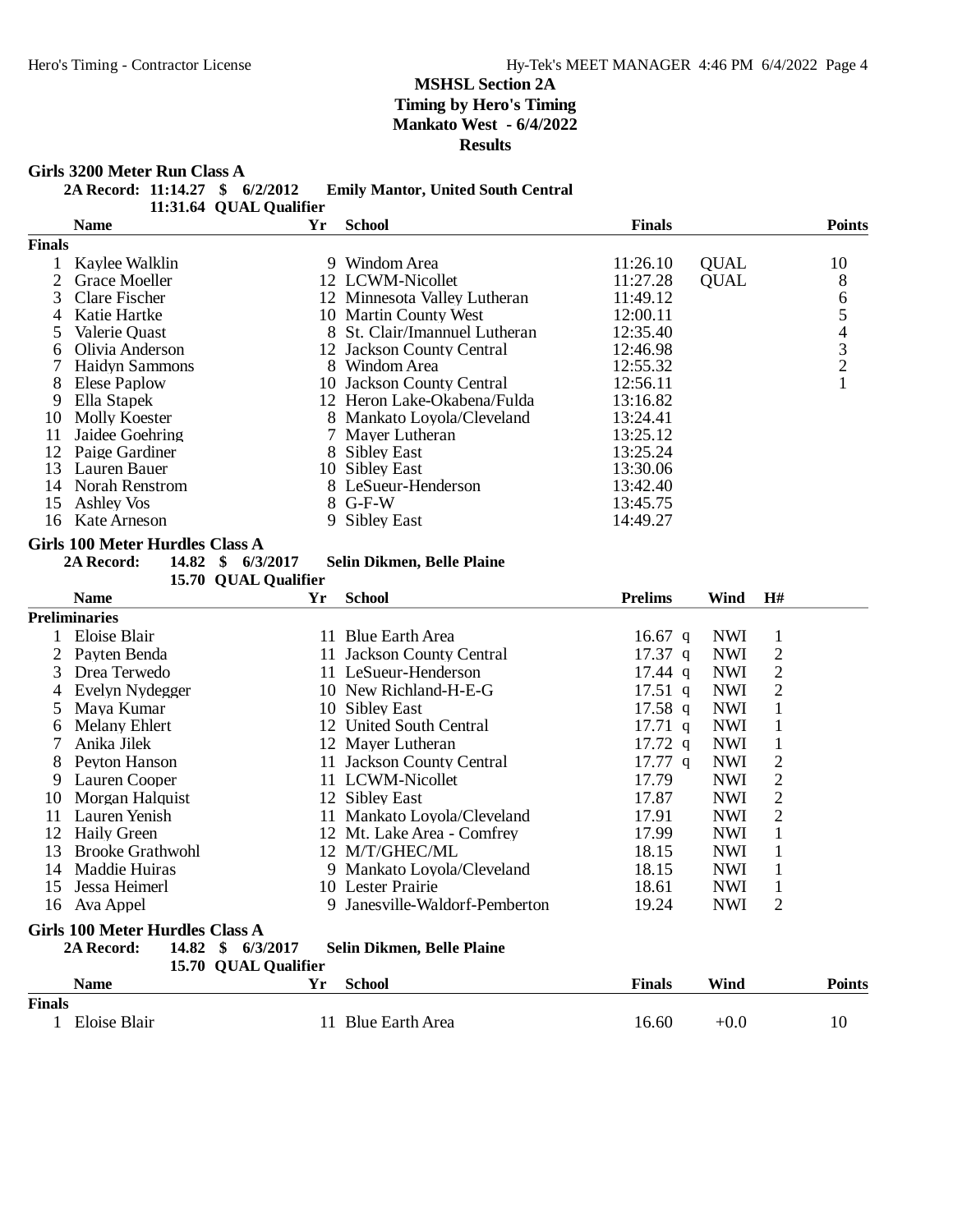#### **Finals ... (Girls 100 Meter Hurdles Class A)**

|    | <b>Name</b>       | Yг | School                    | <b>Finals</b> | Wind   | <b>Points</b> |
|----|-------------------|----|---------------------------|---------------|--------|---------------|
|    | 2 Peyton Hanson   |    | 11 Jackson County Central | 16.74         | $+0.0$ | 8             |
|    | 3 Payten Benda    |    | 11 Jackson County Central | 17.03         | $+0.0$ | 6             |
|    | 4 Drea Terwedo    |    | 11 LeSueur-Henderson      | 17.19         | $+0.0$ |               |
|    | 5 Evelyn Nydegger |    | 10 New Richland-H-E-G     | 17.42         | $+0.0$ | 4             |
| 6. | Anika Jilek       |    | 12 Mayer Lutheran         | 17.58         | $+0.0$ |               |
|    | Melany Ehlert     |    | 12 United South Central   | 17.78         | $+0.0$ |               |
|    | 8 Maya Kumar      |    | 10 Sibley East            | 18.12         | $+0.0$ |               |

# **Girls 300 Meter Hurdles Class A**<br>2A Record: **44.50** \$ 6/1/2019

**2A Record: 44.50 \$ 6/1/2019 Jaylen Struck-Schmitz, Belle Plaine**

**47.06 QUAL Qualifier**<br>Vr

|        | <b>Name</b>        | Yr | <b>School</b>                 | <b>Finals</b> | H# | <b>Points</b> |
|--------|--------------------|----|-------------------------------|---------------|----|---------------|
| Finals |                    |    |                               |               |    |               |
|        | Peyton Hanson      |    | 11 Jackson County Central     | 48.59         |    | 10            |
|        | Mia Johnson        |    | 12 Minnesota Valley Lutheran  | 48.72         | ↑  | 8             |
|        | Savannah Klockziem |    | 9 LCWM-Nicollet               | 49.22         | 2  | 6             |
| 4      | Anika Jilek        |    | 12 Mayer Lutheran             | 50.65         | 2  | 5             |
|        | Haily Green        |    | 12 Mt. Lake Area - Comfrey    | 50.93         |    | 4             |
| 6      | Maddie Huiras      |    | 9 Mankato Loyola/Cleveland    | 51.66         |    | 3             |
|        | Ava Davis          |    | 8 St. Clair/Imannuel Lutheran | 51.88         |    | 2             |
|        | Claudia Weisensel  |    | 9 Minnesota Valley Lutheran   | 51.89         |    |               |
| 9      | Morgan Halquist    |    | 12 Sibley East                | 52.11         |    |               |
| 10     | Gabby Schlaak      |    | 8 New Richland-H-E-G          | 52.12         |    |               |
| 11     | Evelyn Nydegger    |    | 10 New Richland-H-E-G         | 52.18         |    |               |
| 12     | Lauren Yenish      |    | 11 Mankato Loyola/Cleveland   | 52.50         |    |               |
| 13     | Katie Thram        |    | 8 River Valley                | 52.59         |    |               |
| 14     | Melany Ehlert      |    | 12 United South Central       | 53.38         | 2  |               |
| 15     | Lauren Cooper      |    | 11 LCWM-Nicollet              | 54.72         |    |               |
|        | 16 Maya Kumar      |    | 10 Sibley East                | 58.36         |    |               |

# **Girls 4x100 Meter Relay Class A**<br>2A Record: **49.71** \$2010

**2A Record: 49.71 \$ 2010 Belle Plaine, Belle Plaine**

#### **C Borchardt, K Read, J Read, A Hartman**

#### 51.17 QUAL Qualifier

|               | Team                           | <b>Relay</b> | <b>Finals</b> | <b>Points</b> |
|---------------|--------------------------------|--------------|---------------|---------------|
| <b>Finals</b> |                                |              |               |               |
|               | Waterville-Elysian-Morristown  |              | 52.23         | 10            |
|               | 2 Minnesota Valley Lutheran    |              | 52.96         |               |
|               | 3 Jackson County Central       |              | 53.44         |               |
|               | 4 Janesville-Waldorf-Pemberton |              | 53.95         |               |
|               | 5 St. Clair/Imannuel Lutheran  |              | 55.20         |               |
|               | 6 Blue Earth Area              |              | 55.36         |               |
|               | 7 Mayer Lutheran               |              | 56.20         |               |
|               | 8 New Richland-H-E-G           |              | 56.26         |               |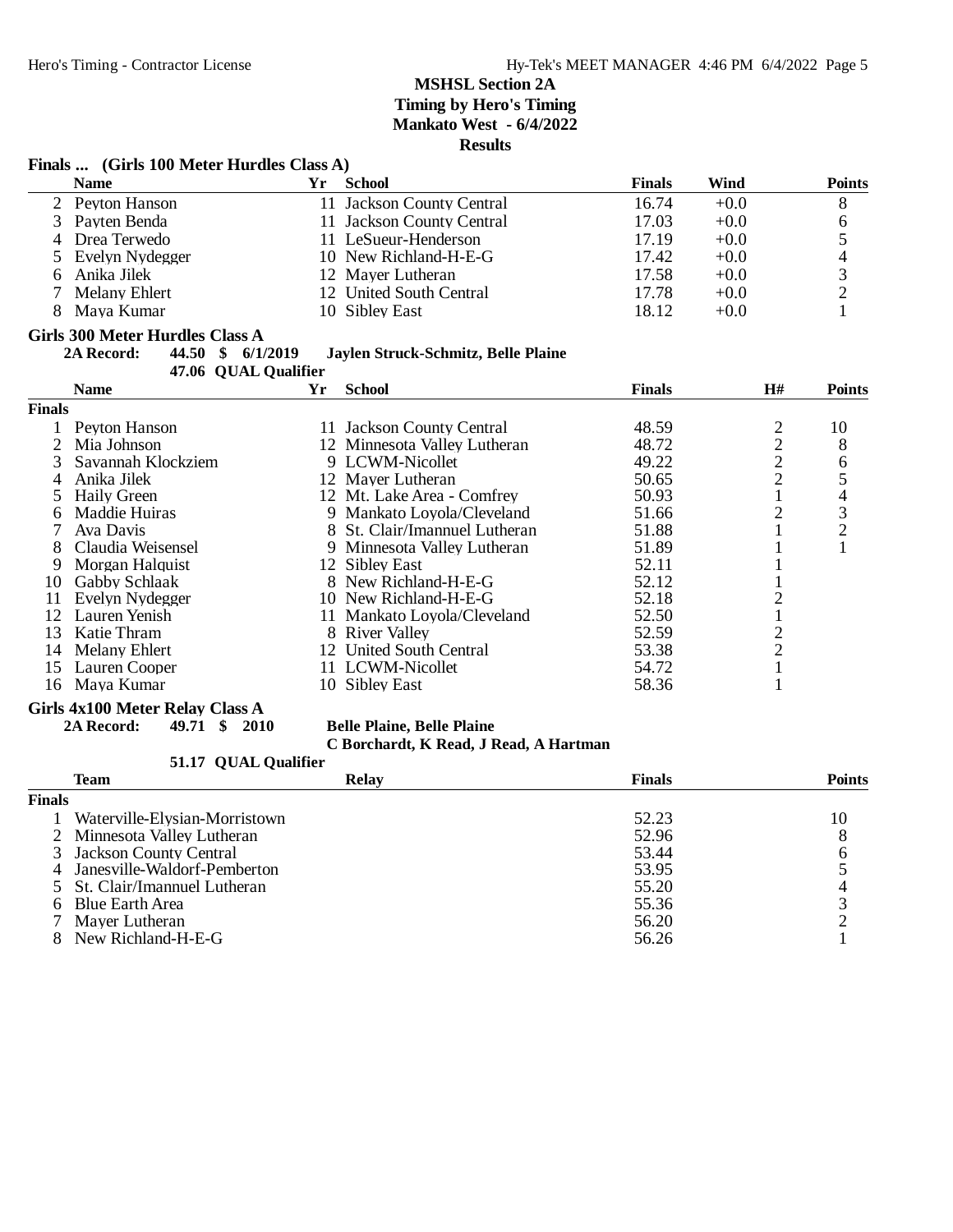**Girls 4x200 Meter Relay Class A**

**2A Record: 1:44.75 \$ 6/3/2017 Belle Plaine, Belle Plaine**

**J Struck-Schmitz, H Leger, L Schmidt, S Dikmen**

1:47.36 OUAL Qualifier

|               | Team                           | <b>Relay</b> | <b>Finals</b> | <b>Points</b> |
|---------------|--------------------------------|--------------|---------------|---------------|
| <b>Finals</b> |                                |              |               |               |
|               | <b>Jackson County Central</b>  |              | 1:50.69       | 10            |
|               | 2 Minnesota Valley Lutheran    |              | 1:52.92       |               |
|               | 3 Blue Earth Area              |              | 1:53.83       |               |
|               | 4 St. Clair/Imannuel Lutheran  |              | 1:55.01       |               |
|               | 5 Janesville-Waldorf-Pemberton |              | 1:55.69       |               |
|               | 6 St. James Area               |              | 1:56.86       |               |
|               | Sibley East                    |              | 1:57.14       |               |
|               | 8 Norwood-Young America        |              | 1:57.97       |               |

#### **Girls 4x400 Meter Relay Class A**

**2A Record: 3:59.54 \$ 6/4/2016 Blue Earth Area, Blue Earth Area**

**S Stevermen, A Franta, T Grandgenett, K Olsen 4.06.86 OUAL Qualifier** 

|               | <b>T.</b> 00.00 VUAL VUALIIEI  |              |               |               |
|---------------|--------------------------------|--------------|---------------|---------------|
|               | <b>Team</b>                    | <b>Relay</b> | <b>Finals</b> | <b>Points</b> |
| <b>Finals</b> |                                |              |               |               |
|               | LCWM-Nicollet                  |              | 4:19.74       | 10            |
|               | 2 Janesville-Waldorf-Pemberton |              | 4:21.67       | 8             |
|               | 3 LeSueur-Henderson            |              | 4:24.86       | 6             |
| 4             | Sibley East                    |              | 4:29.30       |               |
|               | 5 River Valley                 |              | 4:30.02       |               |
| 6             | Windom Area                    |              | 4:35.33       |               |
|               | <b>Blue Earth Area</b>         |              | 4:39.09       |               |
| 8             | New Richland-H-E-G             |              | 4:44.93       |               |
|               |                                |              |               |               |

#### **Girls 4x800 Meter Relay Class A**

**2A Record: 9:34.58 \$ 6/4/2016 Fairmont, Fairmont**

**G Higgins, M Hawkins, J Becker, J Pavich**

|                | 9:49.60 QUAL Qualifier                         |                            |               |               |
|----------------|------------------------------------------------|----------------------------|---------------|---------------|
|                | <b>Team</b>                                    | <b>Relay</b>               | <b>Finals</b> | <b>Points</b> |
| <b>Finals</b>  |                                                |                            |               |               |
|                | 1 River Valley                                 |                            | 10:11.42      | 10            |
|                | Windom Area                                    |                            | 10:14.76      | 8             |
|                | <b>Sibley East</b>                             |                            | 10:24.07      | 6             |
| $\overline{4}$ | Janesville-Waldorf-Pemberton                   |                            | 10:39.33      |               |
|                | 5 New Richland-H-E-G                           |                            | 10:59.53      | 4             |
|                | $6$ G-F-W                                      |                            | 11:12.90      | 3             |
|                | <b>Martin County West</b>                      |                            | 11:32.39      |               |
| 8              | United South Central                           |                            | 11:51.46      |               |
|                | Girls High Jump Class A                        |                            |               |               |
|                | 6/4/2011<br>2A Record: 5-07.25<br>$\mathbf{s}$ | Danielle Larson, St. Peter |               |               |

#### 5-01.00 QUAL Qualifier

|               | <b>Name</b>  | Yг | School                      | Finals  |      | Points |
|---------------|--------------|----|-----------------------------|---------|------|--------|
| <b>Finals</b> |              |    |                             |         |      |        |
|               | Kylie Kolars |    | 10 Mankato Loyola/Cleveland | 5-01.00 | OUAL | 10     |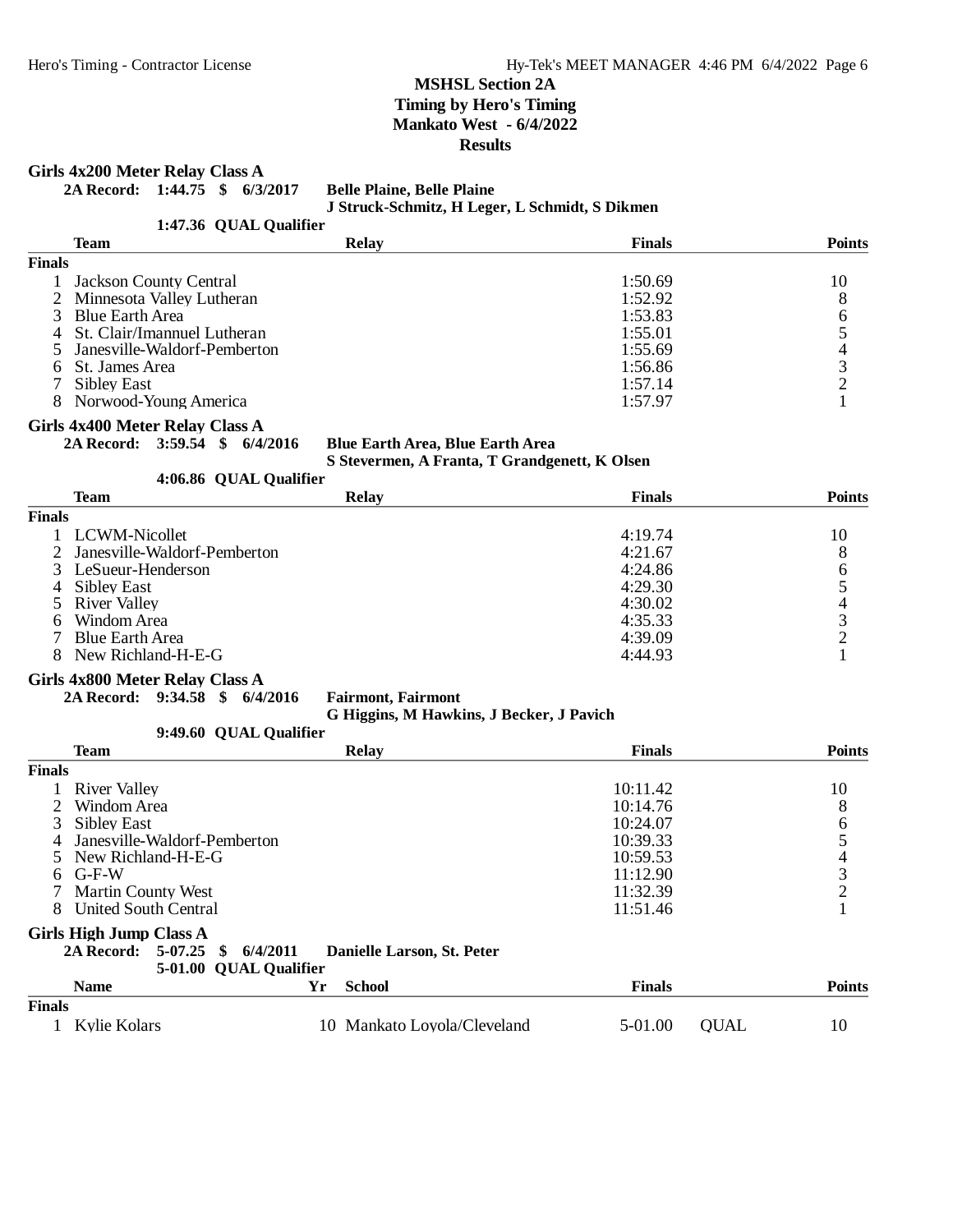|               | Finals  (Girls High Jump Class A) |                         |                                  |                          |             |               |
|---------------|-----------------------------------|-------------------------|----------------------------------|--------------------------|-------------|---------------|
|               | <b>Name</b>                       | Yr                      | <b>School</b>                    | <b>Finals</b>            |             | <b>Points</b> |
| 2             | Jessa Heimerl                     |                         | 10 Lester Prairie                | 5-01.00                  | <b>QUAL</b> | 8             |
| 3             | <b>Rylie Cother</b>               | 9                       | <b>Jackson County Central</b>    | 4-11.00                  |             | 6             |
| 4             | Payten Benda                      |                         | 11 Jackson County Central        | 4-09.00                  |             | 4.50          |
| 4             | Anika Ladlie                      |                         | 7 New Richland-H-E-G             | 4-09.00                  |             | 4.50          |
| 6             | Sophie Keister                    |                         | 11 Blue Earth Area               | 4-09.00                  |             | $\frac{3}{2}$ |
| 7             | <b>Rylee Woller</b>               |                         | 12 Minnesota Valley Lutheran     | 4-09.00                  |             |               |
| 8             | Ashlin Keyes                      |                         | 11 Janesville-Waldorf-Pemberton  | 4-09.00                  |             | $\mathbf{1}$  |
| 9             | Iris Husberg                      |                         | 8 Norwood-Young America          | 4-09.00                  |             |               |
| 10            | Anna Fest                         |                         | 11 Heron Lake-Okabena/Fulda      | 4-07.00                  |             |               |
| 10            | Mikayla Tellers                   |                         | 12 Norwood-Young America         | 4-07.00                  |             |               |
| 12            | Ella Schlei                       |                         | 12 Minnesota Valley Lutheran     | 4-07.00                  |             |               |
| 13            | <b>Tiegan Meyer</b>               |                         | 11 Mt. Lake Area - Comfrey       | 4-07.00                  |             |               |
| 14            | Elle Kyllonen                     |                         | 10 River Valley                  | $4 - 05.00$              |             |               |
| 14            | Rebecca Cheadle                   |                         | 9 Heron Lake-Okabena/Fulda       | $4 - 05.00$              |             |               |
| $---$         | Emma Haren                        |                         | 10 Jackson County Central        | <b>NH</b>                |             |               |
|               | <b>Girls Pole Vault Class A</b>   |                         |                                  |                          |             |               |
|               | 11-01<br>\$<br>2A Record:         | 6/4/2016                | <b>Samamtha Petry, WEM</b>       |                          |             |               |
|               |                                   | 10-04.00 QUAL Qualifier |                                  |                          |             |               |
|               | <b>Name</b>                       | Yr                      | <b>School</b>                    | <b>Finals</b>            |             | <b>Points</b> |
| <b>Finals</b> |                                   |                         |                                  |                          |             |               |
| 1             | Lauren Mutschler                  |                         | 8 Maple River                    | 10-07.00                 | <b>QUAL</b> | 10            |
| 2             | Peyton Hanson                     |                         | 11 Jackson County Central        | 10-04.00                 | <b>QUAL</b> | 8             |
| 3             | <b>Addison Armstrong</b>          |                         | 10 Blue Earth Area               | $9 - 10.00$              |             |               |
| 4             | <b>Madison Daly</b>               |                         | 12 St. Clair/Imannuel Lutheran   | $9 - 10.00$              |             |               |
| 5             | <b>Faith White</b>                |                         | 12 Heron Lake-Okabena/Fulda      | 9-04.00                  |             | 65432         |
| 6             | <b>Riley Schroeder</b>            |                         | 12 Mt. Lake Area - Comfrey       | 8-04.00                  |             |               |
| 7             | <b>Riley Sater</b>                |                         | 9 LeSueur-Henderson              | 8-04.00                  |             |               |
| 8             | Samantha Wehking                  |                         | 12 Janesville-Waldorf-Pemberton  | 8-04.00                  |             | $\mathbf{1}$  |
| 9             | Erica Hanson                      |                         | 9 Jackson County Central         | 8-04.00                  |             |               |
| 10            | <b>Riley Sammon</b>               |                         | 12 Waterville-Elysian-Morristown | $7 - 10.00$              |             |               |
| 11            | Anna Schwartz                     |                         | 12 Minnesota Valley Lutheran     | $7-10.00$                |             |               |
| 12            | <b>Tatum Richards</b>             |                         | 9 Waterville-Elysian-Morristown  | $7-10.00$                |             |               |
| 13            | <b>Lucy Richards</b>              |                         | 11 LCWM-Nicollet                 | $7 - 10.00$              |             |               |
| 14            | Alivia Dawson                     |                         | 10 Mayer Lutheran                | 7-04.00                  |             |               |
|               |                                   |                         |                                  |                          |             |               |
| 15            | Maya Kumar                        |                         | 10 Sibley East                   |                          |             |               |
|               | Mara Latzke                       | 11                      | <b>Sibley East</b>               | $6 - 10.00$<br><b>NH</b> |             |               |

**2A Record: 17-10.75 \$ 2006 Janey Helland, Maple River**

|               | 16-09.00 QUAL Qualifier |    |                                 |               |               |    |               |
|---------------|-------------------------|----|---------------------------------|---------------|---------------|----|---------------|
|               | <b>Name</b>             | Yr | School                          | <b>Finals</b> | Wind          | H# | <b>Points</b> |
| <b>Finals</b> |                         |    |                                 |               |               |    |               |
|               | Addison Condon          |    | 8 Waterville-Elysian-Morristown | $15-10.50$    | $+0.0$        |    | 10            |
|               | 2 Lilly Strauss         |    | 9 Janesville-Waldorf-Pemberton  | $15-05.00$    | $0.6^{\circ}$ |    | 8             |
|               | <b>Brooklin Hinze</b>   |    | 8 St. Clair/Imannuel Lutheran   | $15-02.00$    | 0.7           |    | 6             |
|               | 4 Savannah Klockziem    |    | 9 LCWM-Nicollet                 | $15-00.00$    | $+0.0$        |    |               |
|               | Anika Jilek             |    | 12 Mayer Lutheran               | 14-08.75      | $+0.0$        |    | 4             |
|               | 6 Rylie Cother          |    | 9 Jackson County Central        | 14-08.00      | $-0.1$        |    | $\mathbf 3$   |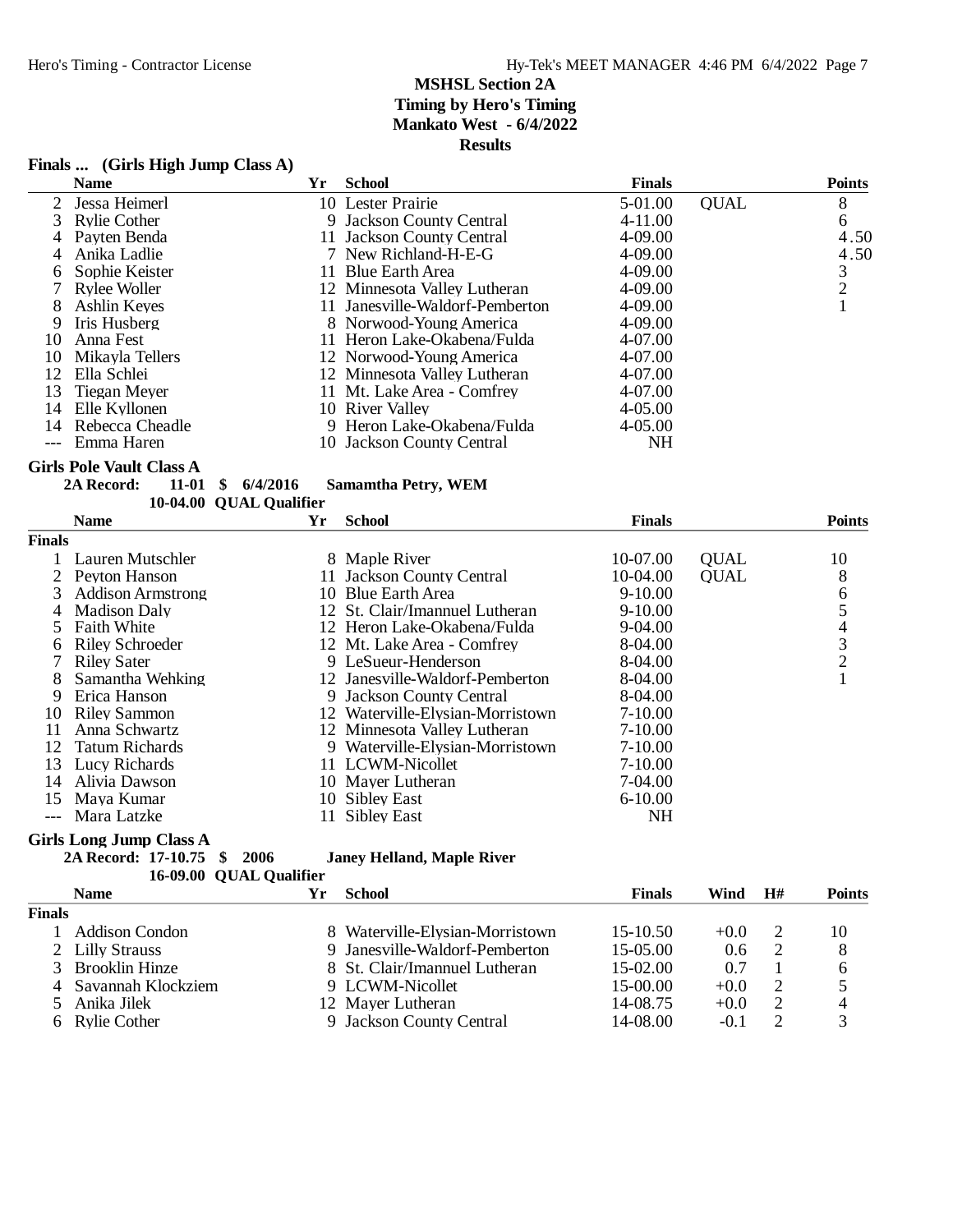#### **Finals ... (Girls Long Jump Class A)**

|               | <b>Name</b>                                    | Yr       | <b>School</b>                                        | <b>Finals</b>   | <b>Wind</b> | H#             | <b>Points</b>  |
|---------------|------------------------------------------------|----------|------------------------------------------------------|-----------------|-------------|----------------|----------------|
| 7             | Olivia Woller                                  |          | 11 Minnesota Valley Lutheran                         | 14-04.25        | $+0.0$      | $\mathbf{1}$   | $\mathbf{2}$   |
| 8             | Anna Schwartz                                  |          | 12 Minnesota Valley Lutheran                         | 14-03.50        | 0.3         | $\mathbf{1}$   | 1              |
| 9             | <b>Elliot</b> Espenson                         |          | 11 Windom Area                                       | 14-00.25        | $+0.0$      | $\overline{c}$ |                |
| 10            | Lillian Ciske                                  |          | 10 St. James Area                                    | 13-11.75        | 1.2         | $\mathbf 1$    |                |
| 11            | <b>Chloe Riewer</b>                            |          | 8 New Richland-H-E-G                                 | 13-11.50        | 0.4         | $\,1$          |                |
| 12            | Maci Farmer                                    |          | 11 Jackson County Central                            | 13-10.25        | 0.5         | $\mathbf 1$    |                |
| 13            | Averyelle Hopp                                 |          | 9 Minnesota Valley Lutheran                          | 13-10.00        | 0.4         | $\mathbf{1}$   |                |
| 14            | Kylie Kolars                                   |          | 10 Mankato Loyola/Cleveland                          | 13-09.25        | $+0.0$      | $\mathbf{2}$   |                |
| 15            | Alicia Machacek                                |          | 11 Blue Earth Area                                   | 13-06.00        | 0.4         | $\mathbf{1}$   |                |
|               | 16 Katelyn Olson                               |          | 8 Janesville-Waldorf-Pemberton                       | 13-05.00        | $+0.0$      | $\overline{2}$ |                |
|               | <b>Girls Triple Jump Class A</b>               |          |                                                      |                 |             |                |                |
|               | 2A Record:<br>38-07<br>$\mathbf{\$}$           | 6/4/2016 | Jenna Kes, Jordan                                    |                 |             |                |                |
|               | 35-09.00 QUAL Qualifier                        |          |                                                      |                 |             |                |                |
|               | <b>Name</b>                                    | Yr       | <b>School</b>                                        | <b>Finals</b>   | Wind        | H#             | <b>Points</b>  |
| <b>Finals</b> |                                                |          |                                                      |                 |             |                |                |
| 1             | Elsa Landherr                                  |          | 11 Jackson County Central                            | 32-07.50        | 0.8         | $\overline{2}$ | 10             |
| 2             | Maci Farmer                                    |          | 11 Jackson County Central                            | 32-07.50        | 0.3         | $\mathbf{1}$   | 8              |
| 3             | Kaylee Hunter                                  |          | 12 Minnesota Valley Lutheran                         | 32-07.25        | 1.8         | $\sqrt{2}$     | 6              |
| 4             | Maggie Graupman                                |          | 10 LCWM-Nicollet                                     | 32-04.50        | 2.9         | $\sqrt{2}$     | 5              |
| 5             | Mara Latzke                                    |          | 11 Sibley East                                       | 32-00.50        | 0.1         | $\sqrt{2}$     | $\overline{4}$ |
| 6             | Morgan Halquist                                |          | 12 Sibley East                                       | 32-00.50        | 1.6         | $\overline{2}$ |                |
| 7             | Abby Schwartz                                  |          | 11 River Valley                                      | 31-08.50        | 0.1         | $\overline{2}$ | $\frac{3}{2}$  |
| 8             | Anika Jilek                                    |          | 12 Mayer Lutheran                                    | 30-09.50        | 1.0         | $\overline{2}$ | $\mathbf{1}$   |
| 9             | Mia Johnson                                    |          | 12 Minnesota Valley Lutheran                         | 30-09.00        | 2.4         | $\overline{2}$ |                |
| 10            | Josephine Volkmann                             |          | 10 Waterville-Elysian-Morristown                     | 30-07.50        | 0.8         | $\mathbf{1}$   |                |
| 11            | Rushonda McDaniels                             |          | 11 LCWM-Nicollet                                     | 30-06.75        | 0.5         | $\mathbf{1}$   |                |
| 12            | Claire Adams                                   |          | 12 Janesville-Waldorf-Pemberton                      | 30-03.00        | 0.4         | $\mathbf{1}$   |                |
| 13            | Irish Hollahan                                 |          | 10 Heron Lake-Okabena/Fulda                          | 30-02.75        | 0.6         | $\mathbf{1}$   |                |
| 14            | Lizzy Uecker                                   |          | 10 Blue Earth Area                                   | 29-07.75        | 0.4         | $\mathbf{1}$   |                |
| 15            | Layla Johnson                                  |          | 8 M/T/GHEC/ML                                        | 29-07.00        | 0.5         | $\mathbf{1}$   |                |
| 16            | Ava Davis                                      |          | 8 St. Clair/Imannuel Lutheran                        | 27-10.75        | 1.0         | $\mathbf{1}$   |                |
|               |                                                |          |                                                      |                 |             |                |                |
|               | <b>Girls Shot Put Wheelchair Class A</b>       |          |                                                      |                 |             |                |                |
|               | 2A Record: 14-11.75 \$ 6/4/2022<br><b>Name</b> | Yr       | <b>Emily Sullivan, LeSueur-Hend</b><br><b>School</b> | <b>Finals</b>   |             |                | <b>Points</b>  |
| <b>Finals</b> |                                                |          |                                                      |                 |             |                |                |
|               | 1 Emily Sullivan                               |          | 12 LeSueur-Henderson                                 | $14 - 11.75$ \$ |             |                | $\mathbf{1}$   |
|               | <b>Girls Shot Put Class A</b>                  |          |                                                      |                 |             |                |                |
|               | 2A Record:<br>45-00 \$ 5/31/2014               |          | Katelyn Weber, St. Clair                             |                 |             |                |                |
|               | 38-06.00 QUAL Qualifier                        |          |                                                      |                 |             |                |                |
|               | <b>Name</b>                                    | Yr       | <b>School</b>                                        | <b>Finals</b>   |             | H#             | <b>Points</b>  |
| <b>Finals</b> |                                                |          |                                                      |                 |             |                |                |
| 1             | Olivia Schwarzrock                             |          | 12 G-F-W                                             | 39-09.50        | <b>QUAL</b> | 2              | 10             |
| 2             | <b>Emily Lorentz</b>                           |          | 12 LCWM-Nicollet                                     | 38-01.00        |             | $\overline{c}$ | 8              |
| 3             | <b>Elliot</b> Espenson                         |          | 11 Windom Area                                       | 33-08.50        |             | $\overline{c}$ | 6              |
| 4             | <b>Ashlyn Pelant</b>                           |          | 9 Waterville-Elysian-Morristown                      | 33-03.25        |             | $\overline{c}$ | 5              |
| 5             | Chloe Groe                                     |          | 10 Blue Earth Area                                   | 33-01.25        |             | $\overline{2}$ | 4              |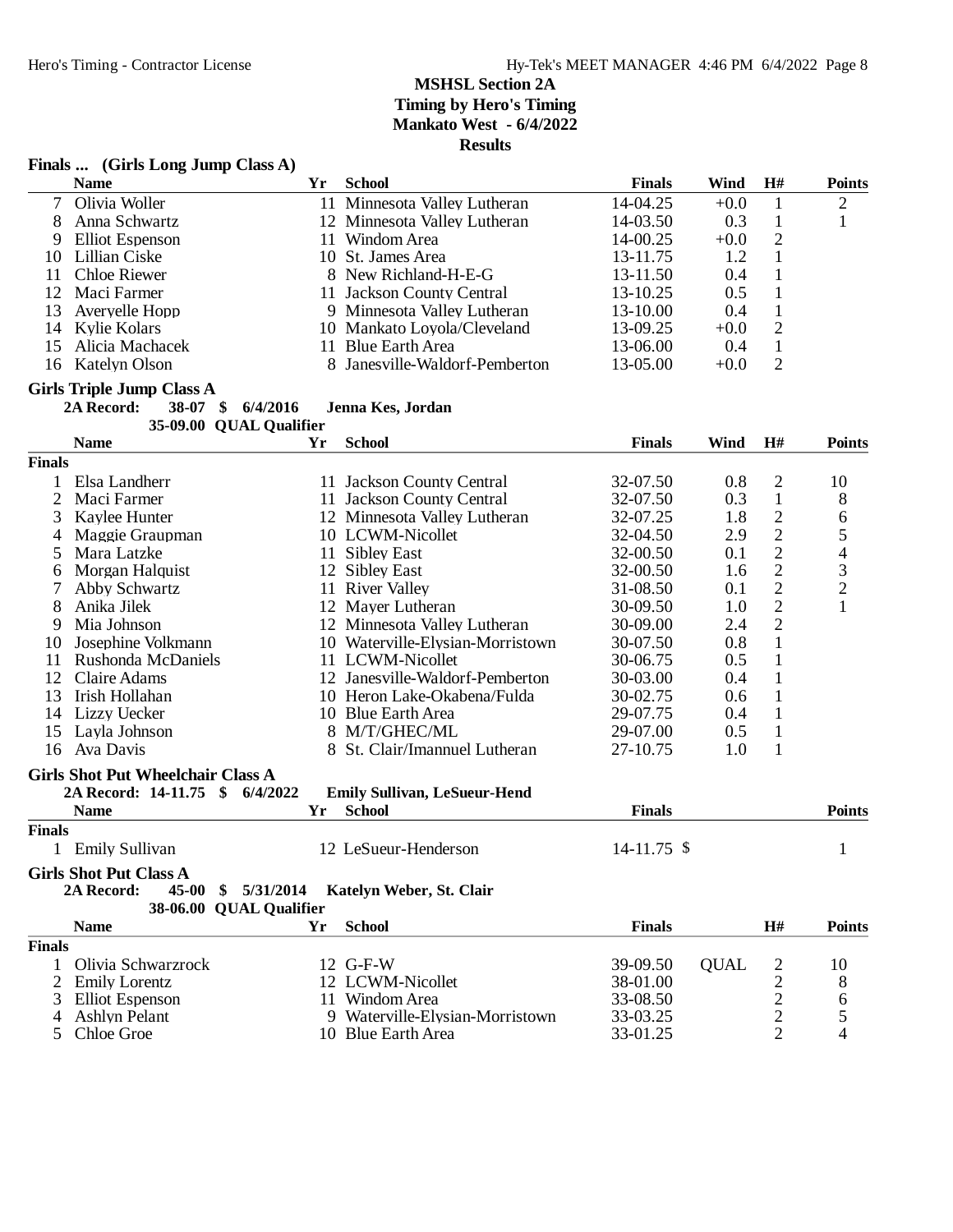### **Finals ... (Girls Shot Put Class A)**

|               | <b>Name</b>                                       | Yr | <b>School</b>                    | <b>Finals</b>  |             | $\mathbf{H}$ # | <b>Points</b>            |
|---------------|---------------------------------------------------|----|----------------------------------|----------------|-------------|----------------|--------------------------|
| 6             | <b>Brittyn Anderson</b>                           |    | 12 New Richland-H-E-G            | 31-11.50       |             | $\mathbf{1}$   | 3                        |
| 7             | Eleanor Kreft                                     |    | 12 Sibley East                   | 31-11.50       |             | $\sqrt{2}$     | $\overline{c}$           |
| 8             | <b>Holly Otto</b>                                 |    | 11 Sibley East                   | 31-09.25       |             | $\frac{2}{2}$  | $\mathbf{1}$             |
| 9             | Malonna Wilson                                    |    | 10 New Richland-H-E-G            | 31-02.50       |             |                |                          |
| 10            | <b>Melany Ehlert</b>                              |    | 12 United South Central          | 30-09.50       |             | $\mathbf{1}$   |                          |
| 11            | Courtney Loeffler                                 |    | 12 St. Clair/Imannuel Lutheran   | 30-05.50       |             | 1              |                          |
| 12            | <b>Brooke Albers</b>                              |    | 11 Lester Prairie                | 30-04.25       |             | $\mathbf{1}$   |                          |
| 13            | Molly Krentz                                      |    | 12 Sibley East                   | 30-03.00       |             | $\mathbf{1}$   |                          |
| 14            | Aubrey Weedman                                    |    | 9 Janesville-Waldorf-Pemberton   | 30-01.00       |             | $\mathbf{1}$   |                          |
| 15            | Ella Schlei                                       |    | 12 Minnesota Valley Lutheran     | 29-09.75       |             | $\mathbf{1}$   |                          |
|               | 16 Payton Coquyt                                  |    | 8 Jackson County Central         | 26-04.00       |             | $\mathbf{1}$   |                          |
|               | <b>Girls Discus Throw Class A</b>                 |    |                                  |                |             |                |                          |
|               | 137-04<br>6/2/2012<br>2A Record:<br>$\mathbf{\$}$ |    | <b>Ashley Thooft, St. Clair</b>  |                |             |                |                          |
|               | 116-11 QUAL Qualifier                             |    |                                  |                |             |                |                          |
|               | <b>Name</b>                                       | Yr | <b>School</b>                    | <b>Finals</b>  |             | H#             | <b>Points</b>            |
| <b>Finals</b> |                                                   |    |                                  |                |             |                |                          |
| 1             | Olivia Schwarzrock                                |    | 12 G-F-W                         | 121-03.00      | <b>QUAL</b> | $\overline{2}$ | 10                       |
| 2             | <b>Emily Lorentz</b>                              |    | 12 LCWM-Nicollet                 | 117-01.00      | <b>QUAL</b> | $\sqrt{2}$     | 8                        |
| 3             | Chloe Groe                                        |    | 10 Blue Earth Area               | 104-10.00      |             | $\overline{2}$ | 6                        |
| 4             | Elliot Espenson                                   |    | 11 Windom Area                   | 95-06.00       |             | $\sqrt{2}$     | 5                        |
| 5             | Eleanor Kreft                                     |    | 12 Sibley East                   | 95-02.00       |             | $\sqrt{2}$     | $\overline{\mathcal{A}}$ |
| 6             | <b>Holly Otto</b>                                 |    | 11 Sibley East                   | 94-05.00       |             | $\overline{c}$ | 3                        |
| 7             | Katelin Flack                                     |    | 10 LCWM-Nicollet                 | 88-09.00       |             | $\overline{c}$ | $\overline{c}$           |
| 8             | Lauren Cowell                                     |    | 10 New Richland-H-E-G            | 87-05.00       |             | $\mathbf{1}$   | $\mathbf{1}$             |
| 9             | <b>Kearney Wall</b>                               |    | 11 Mt. Lake Area - Comfrey       | 84-03.00       |             | $\mathbf{1}$   |                          |
| 10            | <b>Tegan Biron</b>                                |    | 12 Sibley East                   | 83-10.00       |             | 2              |                          |
| 11            | Lydia Ell                                         |    | 12 Waterville-Elysian-Morristown | 83-06.00       |             | $\mathbf{1}$   |                          |
| 12            | Ella Schlei                                       |    | 12 Minnesota Valley Lutheran     | 82-11.00       |             | $\mathbf{1}$   |                          |
| 13            | <b>Ashlyn Pelant</b>                              |    | 9 Waterville-Elysian-Morristown  | 78-11.00       |             | $\mathbf{1}$   |                          |
|               | 14 Laura Rossow                                   |    | 12 Minnesota Valley Lutheran     | 76-09.00       |             | 1              |                          |
| 15            | Mayra Aguilar                                     |    | 10 St. James Area                | 73-10.00       |             | $\mathbf{1}$   |                          |
| 16            | <b>Ryelynn Forsberg</b>                           |    | 10 Martin County West            | 67-05.00       |             | $\mathbf{1}$   |                          |
|               |                                                   |    |                                  |                |             |                |                          |
|               | <b>Boys 100 Meter Dash Class A</b>                |    |                                  |                |             |                |                          |
|               | 2A Record:<br>10.51 \$ 1995                       |    | Joe Gleason, MVL                 |                |             |                |                          |
|               | 11.28 QUAL Qualifier<br><b>Name</b>               | Yr | <b>School</b>                    | <b>Prelims</b> | Wind        | H#             |                          |
|               | <b>Preliminaries</b>                              |    |                                  |                |             |                |                          |
|               |                                                   |    | 12 G-F-W                         | 11.09 Q        | <b>NWI</b>  | $\overline{2}$ |                          |
| 1             | <b>Treay Taylor</b>                               |    |                                  |                |             |                |                          |
| 2             | Caden Kleinschmidt                                |    | 12 River Valley                  | 11.32 Q        | <b>NWI</b>  | $\mathbf{1}$   |                          |
| 3             | <b>Brady Havemeier</b>                            |    | 12 LCWM-Nicollet                 | 11.24 Q        | <b>NWI</b>  | $\sqrt{2}$     |                          |
| 4             | Gabriel Wolff                                     |    | 11 Jackson County Central        | 11.38 Q        | <b>NWI</b>  | $\mathbf{1}$   |                          |
| 5             | Dylan Novak                                       |    | 12 LeSueur-Henderson             | 11.40 $q$      | <b>NWI</b>  | $\overline{2}$ |                          |
| 6             | Dylan Nelson                                      |    | 12 Mayer Lutheran                | 11.58 $q$      | <b>NWI</b>  | 1              |                          |
| 7             | Camden Ludeman                                    |    | 12 LCWM-Nicollet                 | 11.64 q        | <b>NWI</b>  | 1              |                          |
| 8             | Caleb Hauger                                      |    | 12 River Valley                  | 11.84 $q$      | <b>NWI</b>  | $\mathfrak{2}$ |                          |
| 9             | <b>Zach Halverson</b>                             |    | 12 Sibley East                   | 11.91          | <b>NWI</b>  | $\mathbf{2}$   |                          |
| 10            | Jaylin Raab                                       |    | 10 New Richland-H-E-G            | 11.93          | <b>NWI</b>  | $\mathfrak{2}$ |                          |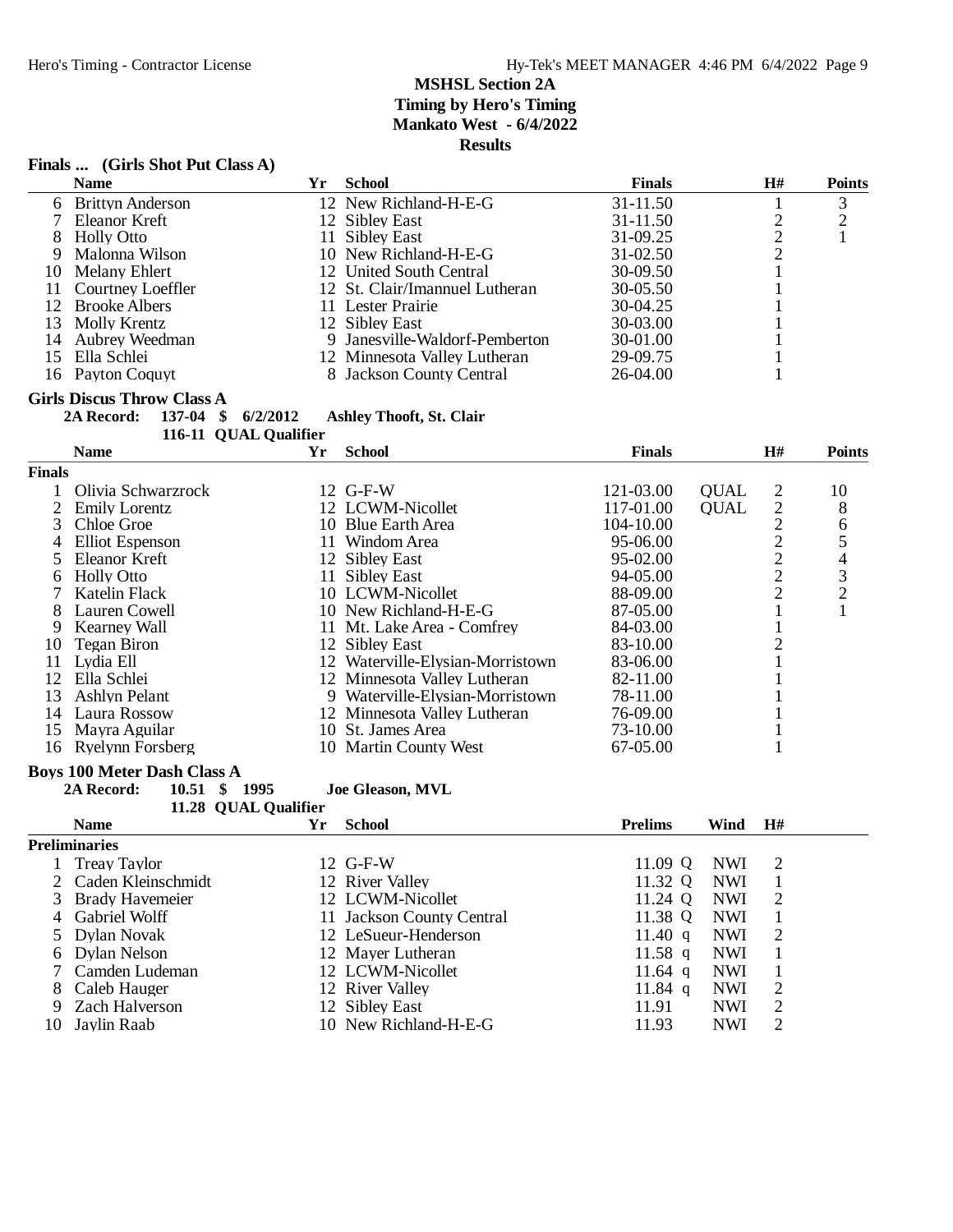|                | Preliminaries  (Boys 100 Meter Dash Class A)  |    |                              |                |            |                |               |
|----------------|-----------------------------------------------|----|------------------------------|----------------|------------|----------------|---------------|
|                | <b>Name</b>                                   | Yr | <b>School</b>                | <b>Prelims</b> | Wind       | H#             |               |
| 11             | Chad Schull                                   |    | 10 Maple River               | 12.00          | <b>NWI</b> | $\mathbf{1}$   |               |
| 12             | Justin Terwedo                                |    | 11 LeSueur-Henderson         | 12.15          | <b>NWI</b> | $\mathbf{1}$   |               |
| 13             | Amarus Harris                                 |    | 9 Maple River                | 12.16          | <b>NWI</b> | $\mathbf{1}$   |               |
|                | 14 Denver Ash                                 |    | 10 Heron Lake-Okabena/Fulda  | 12.18          | <b>NWI</b> | $\overline{c}$ |               |
| 15             | <b>Bruk Sonnicksen</b>                        |    | 12 Blue Earth Area           | 12.50          | <b>NWI</b> | $\mathfrak{2}$ |               |
| $---$          | Justin Thompson                               |    | 10 Minnesota Valley Lutheran | <b>SCR</b>     | <b>NWI</b> | $\mathbf{1}$   |               |
|                |                                               |    |                              |                |            |                |               |
|                | <b>Boys 100 Meter Dash Wheelchair Class A</b> |    |                              |                |            |                |               |
|                | $16.12*$<br>2A Record:<br>6/4/2022            |    | Aidan Gravelle, Mankato Loyo |                |            |                |               |
|                | <b>Name</b>                                   | Yr | <b>School</b>                | <b>Finals</b>  | Wind       |                | <b>Points</b> |
| <b>Finals</b>  |                                               |    |                              |                |            |                |               |
| 1              | Aidan Gravelle                                |    | 12 Mankato Loyola/Cleveland  | $16.12$ \$     | $+0.0$     |                | 1             |
| 2              | Toby Hagen                                    |    | 9 River Valley               | 31.93          | $+0.0$     |                | $\mathbf{1}$  |
| 3              | James Hagen                                   |    | 11 River Valley              | 34.63          | $+0.0$     |                |               |
|                | <b>Boys 100 Meter Dash Class A</b>            |    |                              |                |            |                |               |
|                | 10.51 \$ 1995<br>2A Record:                   |    | <b>Joe Gleason, MVL</b>      |                |            |                |               |
|                | 11.28 QUAL Qualifier                          |    |                              |                |            |                |               |
|                | <b>Name</b>                                   | Yr | <b>School</b>                | <b>Finals</b>  | Wind       |                | <b>Points</b> |
| <b>Finals</b>  |                                               |    |                              |                |            |                |               |
| $\mathbf{1}$   | Dylan Novak                                   |    | 12 LeSueur-Henderson         | 11.10          | 0.3        |                | 10            |
| $\overline{2}$ | <b>Treay Taylor</b>                           |    | 12 G-F-W                     | 11.15          | 0.3        |                | 8             |
| 3              | <b>Brady Havemeier</b>                        |    | 12 LCWM-Nicollet             | 11.23          | 0.3        |                | 6             |
| 4              | Caden Kleinschmidt                            |    | 12 River Valley              | 11.30          | 0.3        |                |               |
| 5              | Gabriel Wolff                                 |    | 11 Jackson County Central    | 11.59          | 0.3        |                |               |
|                | Camden Ludeman                                |    | 12 LCWM-Nicollet             | 11.60          | 0.3        |                |               |
| 6<br>7         | <b>Dylan Nelson</b>                           |    | 12 Mayer Lutheran            | 11.67          | 0.3        |                |               |
| 8              |                                               |    |                              | 11.81          | 0.3        |                | 54321         |
|                | Caleb Hauger                                  |    | 12 River Valley              |                |            |                |               |
|                | <b>Boys 200 Meter Dash Class A</b>            |    |                              |                |            |                |               |
|                | $21.97$ \$<br>1995<br>2A Record:              |    | Joe Gleason, MVL             |                |            |                |               |
|                | 22.83 QUAL Qualifier                          |    |                              |                |            |                |               |
|                | <b>Name</b>                                   | Yr | <b>School</b>                | <b>Prelims</b> | Wind       | H#             |               |
|                | <b>Preliminaries</b>                          |    |                              |                |            |                |               |
| $\mathbf{1}$   | Dylan Novak                                   |    | 12 LeSueur-Henderson         | 22.79 Q        | <b>NWI</b> | $\mathbf{1}$   |               |
|                | 2 Brady Havemeier                             |    | 12 LCWM-Nicollet             | 22.88 Q        | <b>NWI</b> | $\mathbf{2}$   |               |
| 3              | Gabriel Wolff                                 |    | 11 Jackson County Central    | 23.54 Q        | <b>NWI</b> | $\mathbf{1}$   |               |
| 4              | Mitchell Druley                               |    | 11 Norwood-Young America     | 23.62 Q        | <b>NWI</b> | $\overline{2}$ |               |
| C              | Dylan Nelson                                  |    | 12 Mayer Lutheran            | $23.84$ q      | <b>NWI</b> | 2              |               |
| 6              | <b>Garrett Kroells</b>                        |    | 12 Sibley East               | 24.15 q        | <b>NWI</b> | $\overline{c}$ |               |
| 7              | Noah Strickfaden                              |    | 11 Norwood-Young America     | 24.18 q        | <b>NWI</b> | 1              |               |
| 8              | <b>Jaxson Tiesler</b>                         |    | 12 Heron Lake-Okabena/Fulda  | 24.23 q        | <b>NWI</b> | $\mathbf{1}$   |               |
| 9              | <b>Stanley Brown</b>                          |    | 12 LeSueur-Henderson         | 24.23          | <b>NWI</b> | $\mathbf{1}$   |               |
| 10             | Isaac Schmidt                                 |    | 12 Minnesota Valley Lutheran | 24.64          | <b>NWI</b> | $\overline{c}$ |               |
| 11             | Alex Koster                                   |    | 9 Jackson County Central     | 24.82          | <b>NWI</b> | $\overline{c}$ |               |
| 12             | Justus Shimanski                              |    | 10 Mayer Lutheran            | 25.02          | <b>NWI</b> | $\overline{c}$ |               |
| 13             | Nathaniel Clore                               |    | 11 United South Central      | 25.23          | <b>NWI</b> | $\mathbf{1}$   |               |
| 14             | Jackson Madsen                                |    | 9 M/T/GHEC/ML                | 25.29          | <b>NWI</b> | 2              |               |
|                | 15 Freddy Garcia                              |    | 9 St. James Area             | 25.44          | <b>NWI</b> | 1              |               |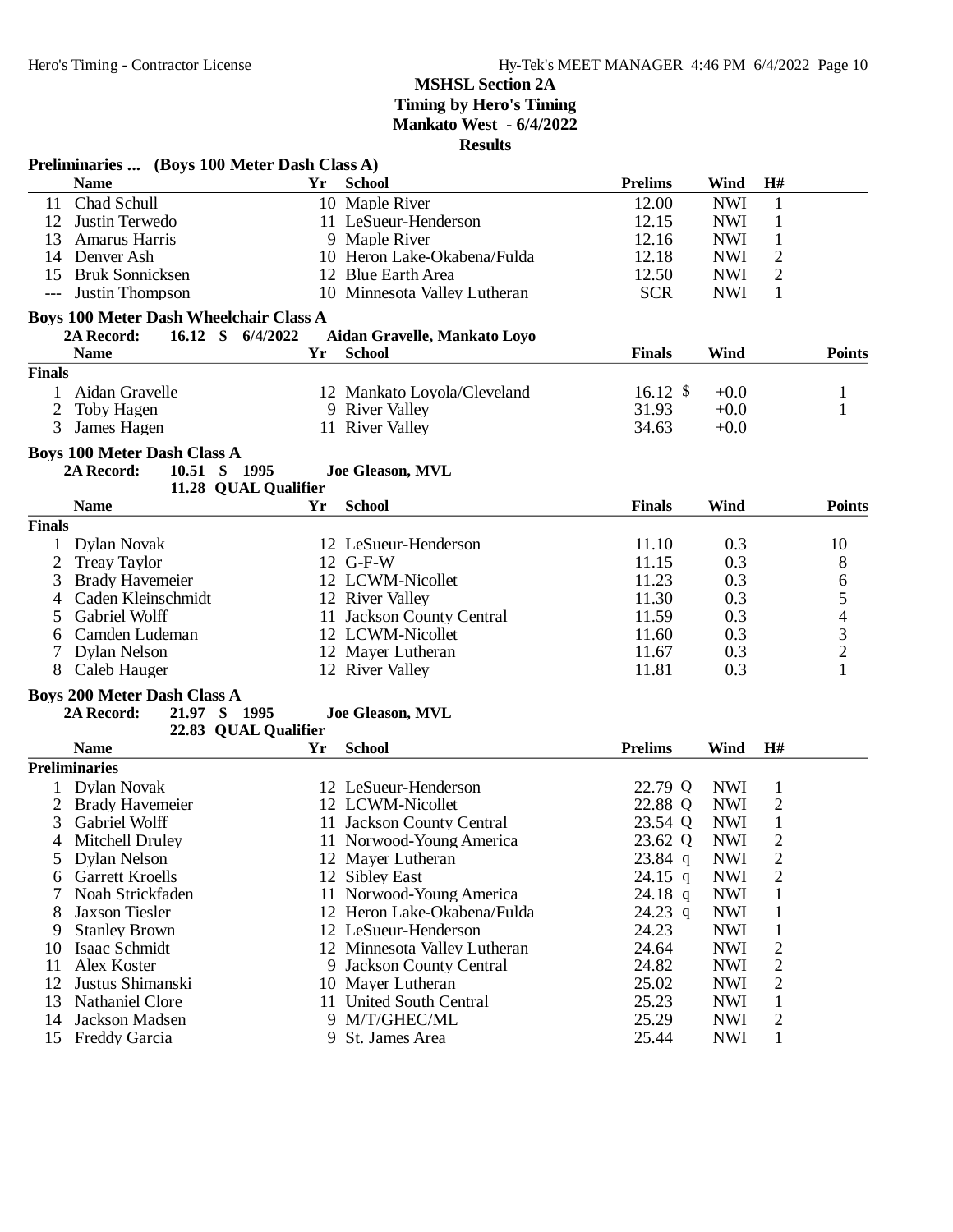|                | Preliminaries  (Boys 200 Meter Dash Class A)  |    |                                                     |                |            |                     |                                            |
|----------------|-----------------------------------------------|----|-----------------------------------------------------|----------------|------------|---------------------|--------------------------------------------|
|                | <b>Name</b>                                   | Yr | <b>School</b>                                       | <b>Prelims</b> | Wind       | H#                  |                                            |
|                | 16 Kole Hanson                                |    | 10 Martin County West                               | 25.86          | <b>NWI</b> | 1                   |                                            |
|                | <b>Boys 200 Meter Dash Class A</b>            |    |                                                     |                |            |                     |                                            |
|                | 21.97 \$ 1995<br>2A Record:                   |    | Joe Gleason, MVL                                    |                |            |                     |                                            |
|                | 22.83 QUAL Qualifier                          |    |                                                     |                |            |                     |                                            |
|                | <b>Name</b>                                   | Yr | <b>School</b>                                       | <b>Finals</b>  | Wind       |                     | <b>Points</b>                              |
| <b>Finals</b>  |                                               |    |                                                     |                |            |                     |                                            |
| 1              | Dylan Novak                                   |    | 12 LeSueur-Henderson                                | 22.76          | 1.9        |                     | 10                                         |
| 2              | <b>Brady Havemeier</b>                        |    | 12 LCWM-Nicollet                                    | 23.01          | 1.9        |                     | 8                                          |
| 3              | <b>Mitchell Druley</b>                        |    | 11 Norwood-Young America                            | 23.56          | 1.9        |                     | 6                                          |
| 4              | Gabriel Wolff                                 |    | 11 Jackson County Central                           | 23.81          | 1.9        |                     | 5                                          |
| 5              | Dylan Nelson                                  |    | 12 Mayer Lutheran                                   | 23.99          | 1.9        |                     |                                            |
| 6              | <b>Garrett Kroells</b>                        |    | 12 Sibley East                                      | 23.99          | 1.9        |                     | $\begin{array}{c} 4 \\ 3 \\ 2 \end{array}$ |
| 7              | Noah Strickfaden                              |    | 11 Norwood-Young America                            | 24.11          | 1.9        |                     |                                            |
| 8              | Jaxson Tiesler                                |    | 12 Heron Lake-Okabena/Fulda                         | 24.13          | 1.9        |                     | $\mathbf{1}$                               |
|                |                                               |    |                                                     |                |            |                     |                                            |
|                | <b>Boys 200 Meter Dash Wheelchair Class A</b> |    |                                                     |                |            |                     |                                            |
|                | 2A Record:<br>29.73 \$ 6/4/2022               |    | Aidan Gravelle, Mankato Loyo                        |                | Wind       |                     | <b>Points</b>                              |
|                | <b>Name</b>                                   | Yr | <b>School</b>                                       | <b>Finals</b>  |            |                     |                                            |
| <b>Finals</b>  |                                               |    |                                                     |                |            |                     |                                            |
| 1              | Aidan Gravelle                                |    | 12 Mankato Loyola/Cleveland                         | 29.73 \$       | 1.3        |                     | $\mathbf{1}$                               |
| $\overline{2}$ | Toby Hagen                                    |    | 9 River Valley                                      | 1:04.84        | 1.3        |                     | 1                                          |
| 3              | James Hagen                                   |    | 11 River Valley                                     | 1:10.99        | 1.3        |                     |                                            |
|                | <b>Boys 400 Meter Dash Class A</b>            |    |                                                     |                |            |                     |                                            |
|                | 2A Record:<br>48.91 \$ 5/30/2015              |    | John Schuster, United South Central                 |                |            |                     |                                            |
|                | 50.94 QUAL Qualifier                          |    |                                                     |                |            |                     |                                            |
|                | <b>Name</b>                                   | Yr | <b>School</b>                                       | <b>Finals</b>  |            | H#                  | <b>Points</b>                              |
| <b>Finals</b>  |                                               |    |                                                     |                |            |                     |                                            |
| 1              | Ryan Koberoski                                |    | 10 M/T/GHEC/ML                                      | 51.94          |            | $\overline{c}$      | 10                                         |
| 2              | Noah Anderson                                 |    | 12 St. James Area                                   | 52.06          |            | $\overline{c}$      | 8                                          |
| 3              | <b>Garrett Kroells</b>                        |    | 12 Sibley East                                      | 52.94          |            | $\overline{c}$      | 6                                          |
| 4              | <b>Bryan Macario Rios</b>                     |    | 11 Windom Area                                      | 53.12          |            | $\overline{c}$      | $\frac{5}{4}$<br>$\frac{3}{2}$             |
| 5              | <b>Justin Messner</b>                         |    | 9 G-F-W                                             | 53.16          |            | $\overline{c}$      |                                            |
| 6              | Gavin Latzke                                  |    | 11 Sibley East                                      | 53.62          |            | $\mathbf{1}$        |                                            |
| 7              | Jacob Grandgenett                             |    | 9 Blue Earth Area                                   | 54.00          |            | 1                   |                                            |
| 8              | Jack Panitzke                                 |    | $12$ G-F-W                                          | 54.14          |            | 1                   | $\mathbf{1}$                               |
| 9              | Quinn Landherr                                |    | 9 Jackson County Central                            | 54.26          |            | $\overline{c}$      |                                            |
|                | 10 Matthew Orduna                             |    | 10 Maple River                                      | 54.37          |            | $\overline{2}$      |                                            |
| 11             | Logan Richert                                 |    | 12 River Valley                                     | 55.31          |            | $\mathbf{1}$        |                                            |
|                | 12 Cole Kleven<br>Aidan Deyle                 |    | 12 Mt. Lake Area - Comfrey<br>11 New Richland-H-E-G | 55.32<br>55.41 |            | $\overline{2}$<br>1 |                                            |
| 13<br>14       | Christian Belcher                             |    | 11 River Valley                                     | 56.18          |            | 1                   |                                            |
| 15             | Jack Strickfaden                              |    | 9 Norwood-Young America                             | 56.20          |            | 1                   |                                            |
| ---            | Justin Thompson                               |    | 10 Minnesota Valley Lutheran                        | <b>SCR</b>     |            | 1                   |                                            |
|                |                                               |    |                                                     |                |            |                     |                                            |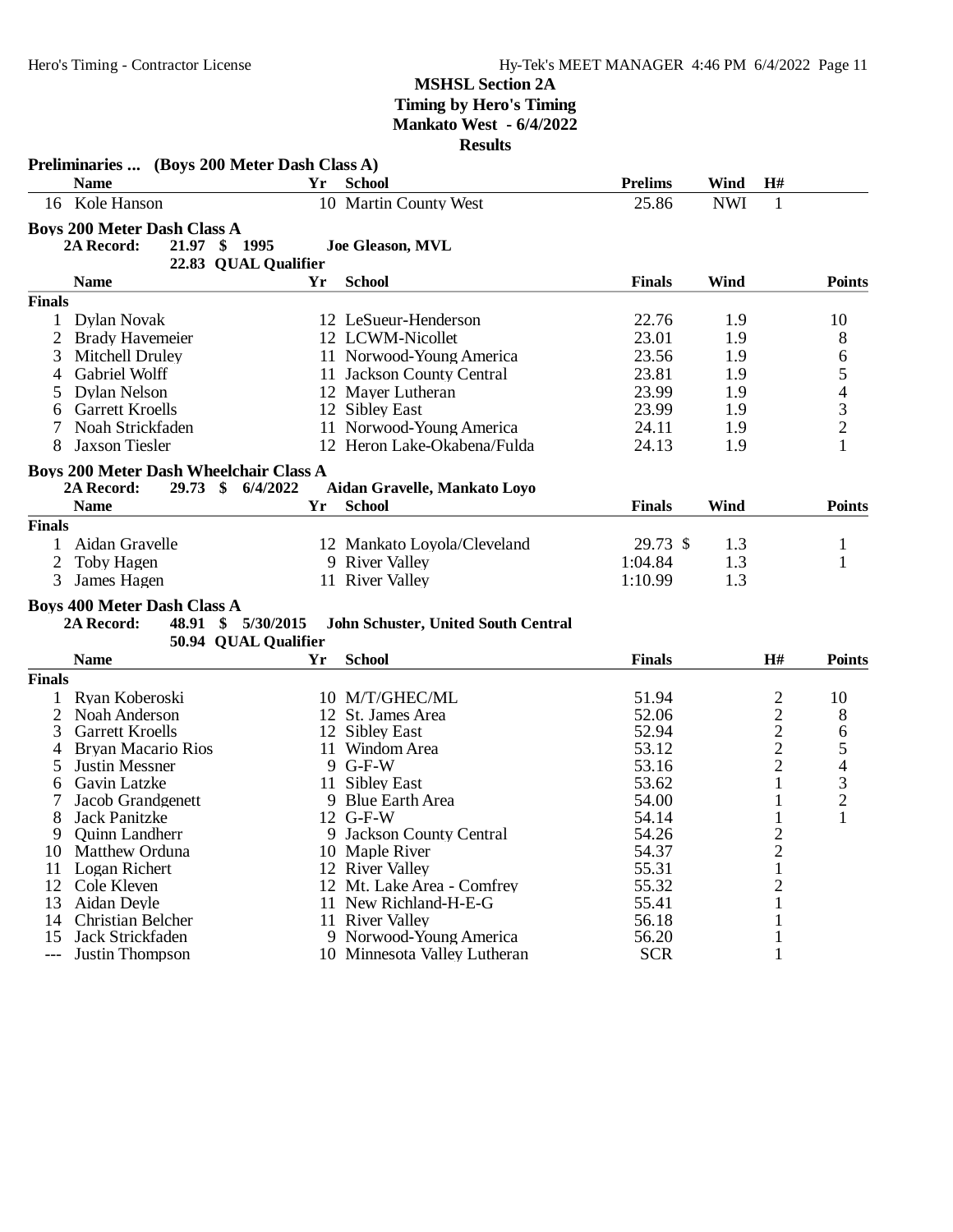**Boys 800 Meter Run Class A**

**2A Record: 1:55.24 \$ 5/30/2015 Shane Streich, Waseca**

2:00.73 QUAL Qualifier

|                | <b>Name</b>                                   | Yr | <b>School</b>                    | <b>Finals</b> | H#                                         | <b>Points</b>                              |
|----------------|-----------------------------------------------|----|----------------------------------|---------------|--------------------------------------------|--------------------------------------------|
| <b>Finals</b>  |                                               |    |                                  |               |                                            |                                            |
| 1              | Joseph Ballalatak                             |    | 10 Sibley East                   | 2:02.51       | $\overline{c}$                             | 10                                         |
| $\overline{2}$ | Kody Wassman                                  |    | 10 Mt. Lake Area - Comfrey       | 2:03.26       | $\overline{c}$                             | 8                                          |
| 3              | Ryan Koberoski                                |    | 10 M/T/GHEC/ML                   | 2:03.26       |                                            | 6                                          |
| 4              | Zach Klassen                                  |    | 9 Mt. Lake Area - Comfrey        | 2:05.22       | $\begin{array}{c} 2 \\ 2 \\ 2 \end{array}$ | 5                                          |
| 5              | Cole Bauer                                    |    | 12 Sibley East                   | 2:07.43       |                                            |                                            |
| 6              | <b>Jose Nevarez</b>                           |    | 12 Sibley East                   | 2:09.23       |                                            | $\begin{array}{c} 4 \\ 3 \\ 2 \end{array}$ |
| 7              | <b>Ben Potter</b>                             |    | 10 River Valley                  | 2:09.75       | $\overline{c}$                             |                                            |
| 8              | <b>Christian Fells</b>                        |    | 11 LCWM-Nicollet                 | 2:09.94       | $\mathbf{1}$                               | $\mathbf{1}$                               |
| 9              | Zackary Hensch                                |    | 12 River Valley                  | 2:12.29       | 1                                          |                                            |
| 10             | Caden Swoboda                                 |    | 12 Mt. Lake Area - Comfrey       | 2:12.76       | $\overline{c}$                             |                                            |
| 11             | Jasper Morris                                 |    | 10 Waterville-Elysian-Morristown | 2:12.77       | 1                                          |                                            |
|                | 12 Luis Morales                               |    | 11 St. James Area                | 2:13.22       | 1                                          |                                            |
| 13             | Alexander Kleve                               |    | 9 Janesville-Waldorf-Pemberton   | 2:13.34       | 1                                          |                                            |
|                | 14 Gabe Schroeder                             |    | 11 United South Central          | 2:14.31       | 1                                          |                                            |
| 15             | Caleb Appel                                   |    | 9 Heron Lake-Okabena/Fulda       | 2:16.81       | 1                                          |                                            |
|                | 16 Landon Dimler                              |    | 10 Janesville-Waldorf-Pemberton  | 2:17.69       | $\mathbf{1}$                               |                                            |
|                |                                               |    |                                  |               |                                            |                                            |
|                | <b>Boys 1600 Meter Run Wheelchair Class A</b> |    |                                  |               |                                            |                                            |
|                | 2A Record: 4:15.18 \$ 6/4/2022                |    | Aidan Gravelle, Mankato Loyo     |               |                                            |                                            |
|                | <b>Name</b>                                   | Yr | <b>School</b>                    | <b>Finals</b> |                                            | <b>Points</b>                              |
| <b>Finals</b>  |                                               |    |                                  |               |                                            |                                            |
|                | 1 Aidan Gravelle                              |    | 12 Mankato Loyola/Cleveland      | $4:15.18$ \$  |                                            | 1                                          |
|                | <b>Boys 1600 Meter Run Class A</b>            |    |                                  |               |                                            |                                            |
|                | 4:15.56 \$ 5/30/2015<br>2A Record:            |    | <b>Shane Streich, Waseca</b>     |               |                                            |                                            |
|                | 4:27.51 QUAL Qualifier                        |    |                                  |               |                                            |                                            |
|                | <b>Name</b>                                   | Yr | <b>School</b>                    | <b>Finals</b> |                                            | <b>Points</b>                              |
| <b>Finals</b>  |                                               |    |                                  |               |                                            |                                            |
| 1              | Andrew Boyum                                  |    | 12 Jackson County Central        | 4:31.52       |                                            | 10                                         |
| 2              | Cole Stencel                                  |    | 11 Maple River                   | 4:32.63       |                                            | 8                                          |
| 3              | Evan Paplow                                   |    | 10 Jackson County Central        | 4:33.32       |                                            |                                            |
| 4              | Marco Crispin                                 |    | 12 St. James Area                | 4:40.17       |                                            | 65432                                      |
| 5              | Jake Druley                                   |    | 11 Norwood-Young America         | 4:40.59       |                                            |                                            |
| 6              | Levi Miest                                    |    | 10 St. James Area                | 4:42.66       |                                            |                                            |
| 7              | Josiah DeMaris                                |    | 9 M/T/GHEC/ML                    | 4:48.77       |                                            |                                            |
| 8              | Aaden Nauman                                  |    | 10 Windom Area                   | 4:50.85       |                                            | $\mathbf{1}$                               |
| 9              | <b>Landon Dimler</b>                          |    | 10 Janesville-Waldorf-Pemberton  | 4:54.35       |                                            |                                            |
| 10             | Kie Anderson                                  |    | 12 Jackson County Central        | 4:55.76       |                                            |                                            |
| 11             | Nathan Strobel                                |    | 10 Mankato Loyola/Cleveland      | 5:03.67       |                                            |                                            |
| 12             | Soren Kelly                                   |    | 8 Mankato Loyola/Cleveland       | 5:04.10       |                                            |                                            |
| 13             | Josiah Juarez                                 |    | 10 LeSueur-Henderson             | 5:08.88       |                                            |                                            |
| 14             | <b>Preston Grams</b>                          |    | 9 Waterville-Elysian-Morristown  | 5:10.60       |                                            |                                            |
| 15             | <b>Trevor Parrott</b>                         |    | 11 Sibley East                   | 5:11.66       |                                            |                                            |
|                | 16 Luke Cahill                                |    | 9 Janesville-Waldorf-Pemberton   | 5:12.50       |                                            |                                            |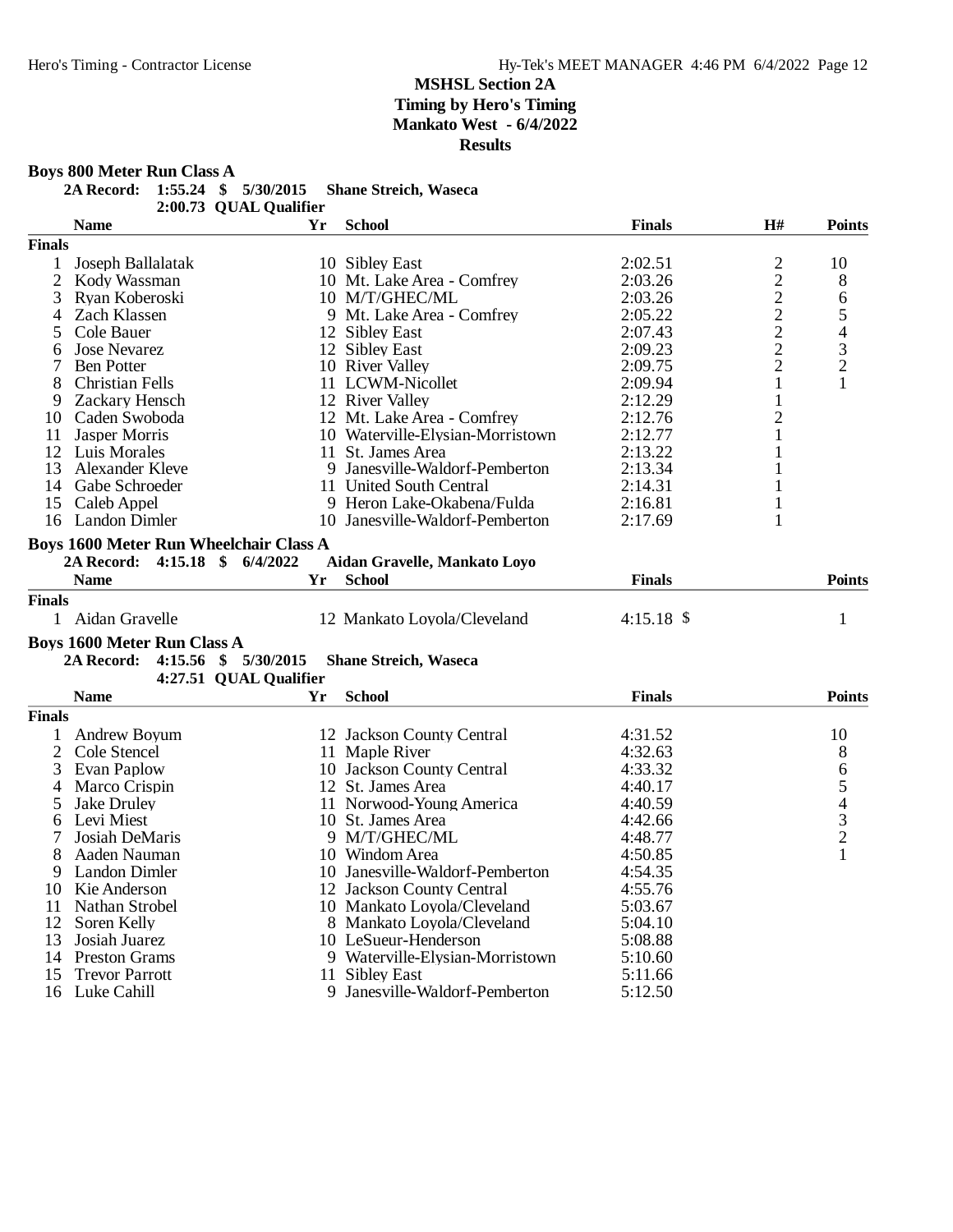**Boys 3200 Meter Run Class A**

**2A Record: 9:44.52 \$ 6/2/2018 Owen Keiser, Jordan**

9:53.28 QUAL Qualifier

|        | <b>Name</b>             | Yr | School                      | <b>Finals</b> | <b>Points</b>  |
|--------|-------------------------|----|-----------------------------|---------------|----------------|
| Finals |                         |    |                             |               |                |
|        | Ryan Pierson            |    | 10 St. James Area           | 10:08.31      | 10             |
|        | <b>Andrew Boyum</b>     |    | 12 Jackson County Central   | 10:10.04      | 8              |
| 3      | Cole Stencel            |    | 11 Maple River              | 10:12.20      | 6              |
| 4      | Levi Miest              |    | 10 St. James Area           | 10:22.66      |                |
|        | Noah Christiansen       |    | 9 River Valley              | 10:25.96      | 4              |
| 6      | Josiah DeMaris          |    | 9 M/T/GHEC/ML               | 10:28.72      | 3              |
|        | Evan Paplow             |    | 10 Jackson County Central   | 10:30.04      | $\overline{2}$ |
| 8      | Jake Drulev             |    | 11 Norwood-Young America    | 10:33.23      |                |
| 9      | Aaden Nauman            |    | 10 Windom Area              | 10:46.63      |                |
| 10     | Evan Bumgardner         |    | 9 Heron Lake-Okabena/Fulda  | 10:46.81      |                |
| 11     | Gavin Selly             |    | 11 Mankato Loyola/Cleveland | 11:07.99      |                |
| 12     | James Younge            | 11 | Mankato Loyola/Cleveland    | 11:09.96      |                |
| 13     | Julio Alejandro         |    | 7 Siblev East               | 11:14.05      |                |
| 14     | <b>Jeffrey Olivares</b> |    | 10 Lester Prairie           | 11:39.04      |                |
| 15     | TJ Waldron              |    | 9 Mankato Loyola/Cleveland  | 12:01.61      |                |
| 16     | Owen Greisen            |    | 8 LeSueur-Henderson         | 12:09.74      |                |

#### **Boys 110 Meter Hurdles Class A**

**2A Record: 14.75 \$ 5/31/2008 Paul Mallory, Fairmont**

15.94 QUAL Qualifier

|              | <b>Name</b>                           | Yr                         | <b>School</b>                 | <b>Prelims</b> | Wind       | H#             |  |
|--------------|---------------------------------------|----------------------------|-------------------------------|----------------|------------|----------------|--|
|              | <b>Preliminaries</b>                  |                            |                               |                |            |                |  |
|              | Miles Flack                           |                            | 12 LCWM-Nicollet              | 15.11 Q        | <b>NWI</b> | 1              |  |
|              | Sam Blomberg                          |                            | 12 Minnesota Valley Lutheran  | 15.27 Q        | <b>NWI</b> | 2              |  |
| 3            | Will Trio                             |                            | 12 Maple River                | 15.43 Q        | <b>NWI</b> | 1              |  |
| 4            | Simon Morgan                          |                            | 11 Mankato Loyola/Cleveland   | 15.52 Q        | NWI        | 2              |  |
| 5            | William Tuttle                        |                            | 10 New Richland-H-E-G         | 16.11 $q$      | <b>NWI</b> |                |  |
| <sub>6</sub> | Will Kaesermann                       |                            | 10 Minnesota Valley Lutheran  | 16.23 q        | <b>NWI</b> |                |  |
|              | Aaron Elseth                          |                            | 12 Sibley East                | 16.26 q        | <b>NWI</b> | 2              |  |
| 8            | Cayden LaPointe                       |                            | 12 Mt. Lake Area - Comfrey    | 16.78 q        | <b>NWI</b> | 2              |  |
| 9            | Cade Dudgeon                          |                            | 12 LCWM-Nicollet              | 16.99          | <b>NWI</b> | $\overline{2}$ |  |
| 10           | Michael Matteson                      |                            | 11 LCWM-Nicollet              | 17.28          | NWI        | 1              |  |
| 11           | <b>Bryce Ertman</b>                   |                            | 12 Maple River                | 17.98          | <b>NWI</b> | 2              |  |
| 12           | Ridge VanWesten                       |                            | 12 Jackson County Central     | 18.13          | <b>NWI</b> | 2              |  |
| 13           | <b>Riley Thelemann</b>                |                            | 11 LeSueur-Henderson          | 18.36          | <b>NWI</b> |                |  |
| 14           | Casey Fogal                           |                            | 9 Mankato Loyola/Cleveland    | 18.79          | <b>NWI</b> | 1              |  |
| 15           | Aidan McCue                           |                            | 8 Sibley East                 | 19.34          | <b>NWI</b> | 2              |  |
| 16           | Kaden Ryer                            |                            | 11 River Valley               | 21.70          | <b>NWI</b> | 1              |  |
|              | <b>Boys 110 Meter Hurdles Class A</b> |                            |                               |                |            |                |  |
|              | 2A Record:<br>14.75                   | 5/31/2008<br>$\mathbf{\$}$ | <b>Paul Mallory, Fairmont</b> |                |            |                |  |
|              |                                       | 15.94 QUAL Qualifier       |                               |                |            |                |  |

|        | Name         | v. | .school                   | Finals | Wind | <b>Points</b> |
|--------|--------------|----|---------------------------|--------|------|---------------|
| Finals |              |    |                           |        |      |               |
|        | Sam Blomberg |    | Minnesota Valley Lutheran | 19.1   |      | 10            |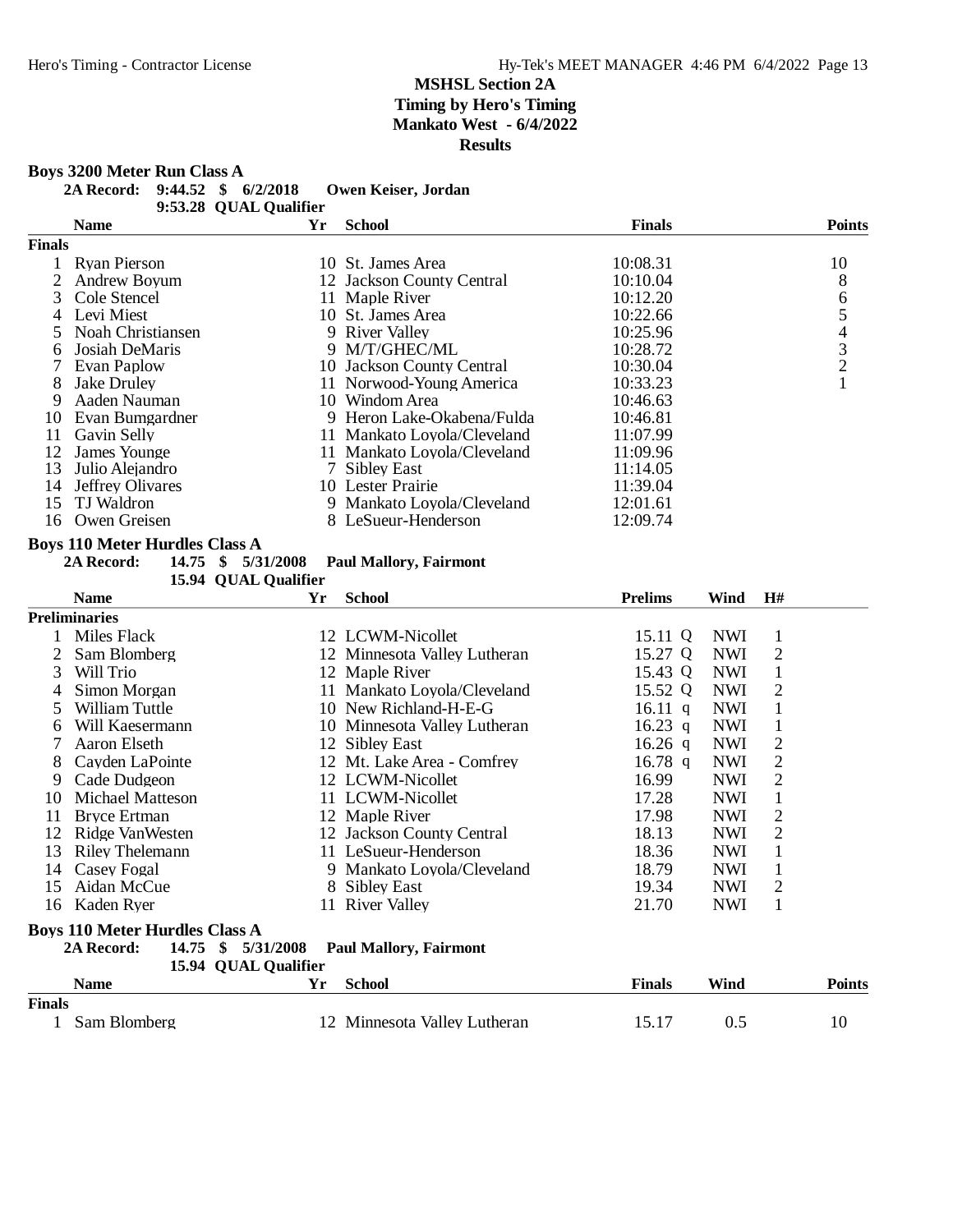|               | Finals  (Boys 110 Meter Hurdles Class A) |                      |                              |               |             |                |                |
|---------------|------------------------------------------|----------------------|------------------------------|---------------|-------------|----------------|----------------|
|               | <b>Name</b>                              | Yr.                  | <b>School</b>                | <b>Finals</b> | Wind        |                | <b>Points</b>  |
| 2             | Miles Flack                              |                      | 12 LCWM-Nicollet             | 15.32         | 0.5         |                | 8              |
| 3             | Simon Morgan                             |                      | 11 Mankato Loyola/Cleveland  | 15.47         | 0.5         |                | 6              |
| 4             | Will Trio                                |                      | 12 Maple River               | 15.89         | 0.5         |                | 5              |
| 5             | Aaron Elseth                             |                      | 12 Sibley East               | 16.26         | 0.5         |                | $\overline{4}$ |
| 6             | William Tuttle                           |                      | 10 New Richland-H-E-G        | 16.29         | 0.5         |                | $\frac{3}{2}$  |
| 7             | Will Kaesermann                          |                      | 10 Minnesota Valley Lutheran | 16.55         | 0.5         |                |                |
| 8             | Cayden LaPointe                          |                      | 12 Mt. Lake Area - Comfrey   | 16.85         | 0.5         |                | 1              |
|               | <b>Boys 300 Meter Hurdles Class A</b>    |                      |                              |               |             |                |                |
|               | 2A Record:                               | 39.17 \$ 6/2/2012    | <b>Ryan Heuer, Fairmont</b>  |               |             |                |                |
|               |                                          | 41.15 QUAL Qualifier |                              |               |             |                |                |
|               | <b>Name</b>                              | Yr                   | <b>School</b>                | <b>Finals</b> |             | H#             | <b>Points</b>  |
| <b>Finals</b> |                                          |                      |                              |               |             |                |                |
|               | Miles Flack                              |                      | 12 LCWM-Nicollet             | 39.74         | <b>OUAL</b> | $\overline{2}$ | 10             |
| 2             | Dylan Novak                              |                      | 12 LeSueur-Henderson         | 40.27         | OUAL        | $\sqrt{2}$     | 8              |
| 3             | Sam Blomberg                             |                      | 12 Minnesota Valley Lutheran | 40.65         | <b>QUAL</b> | $\overline{c}$ | 6              |
| 4             | Ridge VanWesten                          |                      | 12 Jackson County Central    | 41.96         |             | $\overline{2}$ | 5              |
| 5             | William Tuttle                           |                      | 10 New Richland-H-E-G        | 43.39         |             | $\overline{2}$ | $\overline{4}$ |
| 6             | <b>Michael Matteson</b>                  |                      | 11 LCWM-Nicollet             | 43.62         |             | $\overline{c}$ | 3              |
|               | Teigen Wormstadt                         |                      | 9 Windom Area                | 43.77         |             | $\frac{2}{2}$  | $\frac{2}{1}$  |
| 8             | Cayden LaPointe                          |                      | 12 Mt. Lake Area - Comfrey   | 45.21         |             |                |                |
| 9             | <b>Riley Thelemann</b>                   |                      | 11 LeSueur-Henderson         | 45.25         |             | $\mathbf{1}$   |                |
| 10            | Aaron Elseth                             |                      | 12 Sibley East               | 45.94         |             |                |                |
| 11            | <b>Bryce Ertman</b>                      |                      | 12 Maple River               | 46.35         |             |                |                |
| 12            | Will Kaesermann                          |                      | 10 Minnesota Valley Lutheran | 46.89         |             |                |                |
| 13            | Aidan McCue                              |                      | 8 Sibley East                | 47.81         |             |                |                |
| 14            | Parker Bunn                              |                      | 10 New Richland-H-E-G        | 48.23         |             |                |                |
| 15            | Memphis James                            | 10.                  | Janesville-Waldorf-Pemberton | 48.89         |             |                |                |
| 16            | Casey Fogal                              | 9                    | Mankato Loyola/Cleveland     | 49.58         |             |                |                |

# **Boys 4x100 Meter Relay Class A**<br>2A Record: 43.28 \$ 6/1

**2A Record: 43.28 \$ 6/1/2019 Jordan, Jordan**

#### **J Powell, T Dietel, B Sievers, M Wiley**

|               | 44.57 QUAL Qualifier      |              |               |               |
|---------------|---------------------------|--------------|---------------|---------------|
|               | Team                      | <b>Relay</b> | <b>Finals</b> | <b>Points</b> |
| <b>Finals</b> |                           |              |               |               |
|               | $G-F-W$                   |              | 45.68         | 10            |
|               | 2 Maple River             |              | 45.92         | 8             |
|               | 3 Mayer Lutheran          |              | 45.99         | 6             |
|               | 4 Norwood-Young America   |              | 46.33         |               |
|               | 5 LCWM-Nicollet           |              | 47.30         |               |
|               | 6 St. James Area          |              | 47.84         |               |
|               | 7 New Richland-H-E-G      |              | 48.29         |               |
|               | Minnesota Valley Lutheran |              | 48.45         |               |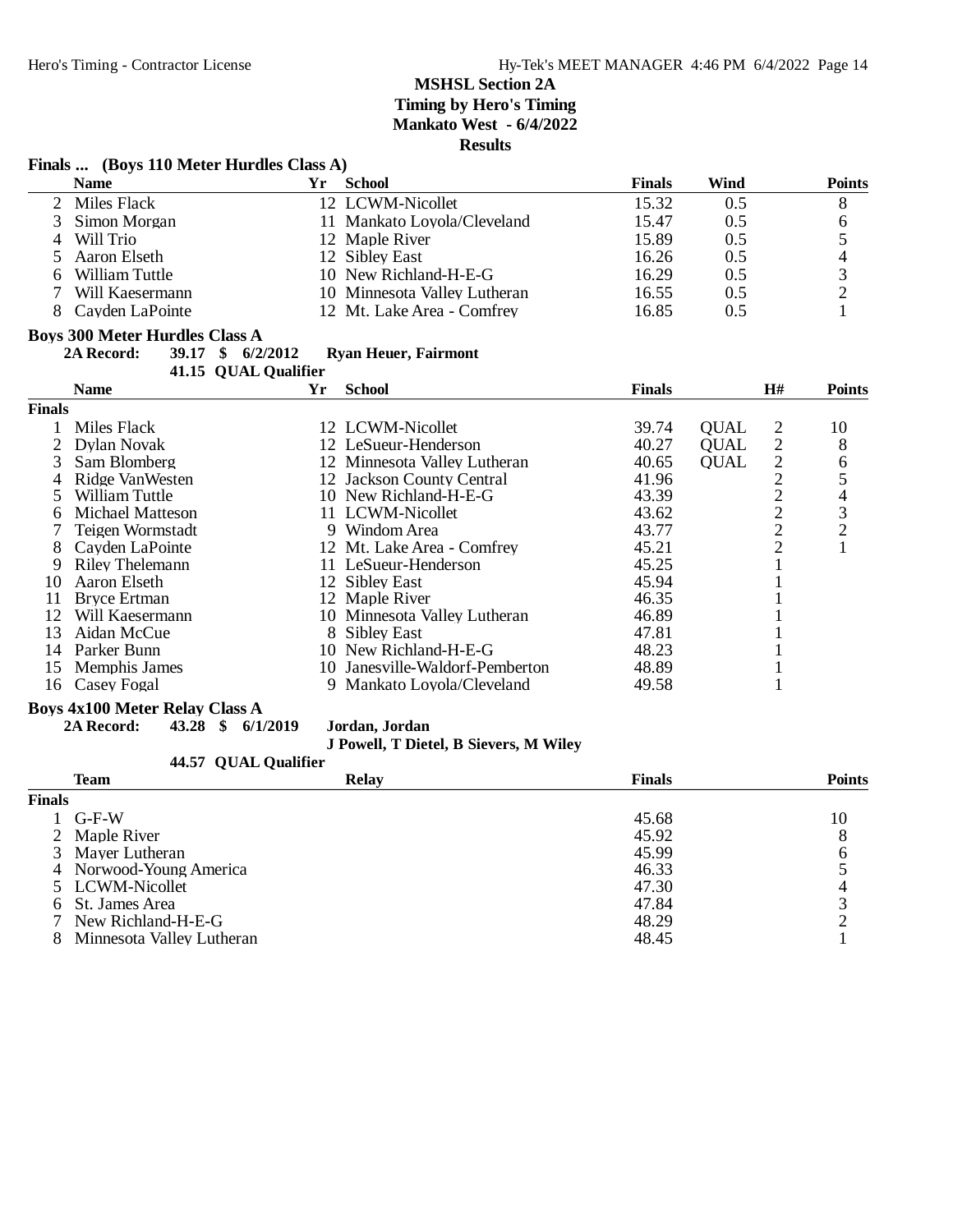#### **Boys 4x200 Meter Relay Class A**

**2A Record: 1:30.61 \$ 6/2/2012 Waseca, Waseca**

**L Hoehn, W Dvorak, B Kolander, D Hermanstorfer**

|               | 1:32.51 QUAL Qualifier        |              |               |               |
|---------------|-------------------------------|--------------|---------------|---------------|
|               | <b>Team</b>                   | <b>Relay</b> | <b>Finals</b> | <b>Points</b> |
| <b>Finals</b> |                               |              |               |               |
|               | Maple River                   |              | 1:33.00       | 10            |
|               | 2 River Valley                |              | 1:33.70       | 8             |
|               | 3 Jackson County Central      |              | 1:34.49       | 6             |
|               | 4 Norwood-Young America       |              | 1:35.46       |               |
|               | 5 LCWM-Nicollet               |              | 1:36.50       | 4             |
|               | 6 Blue Earth Area             |              | 1:36.85       | $\mathbf 3$   |
|               | Mankato Loyola/Cleveland      |              | 1:45.32       |               |
|               | --- Minnesota Valley Lutheran |              | DQ            |               |

# **Boys 4x400 Meter Relay Class A**<br>2A Record: 3:25.53 \$ 1997

**2A Record: 3:25.53 \$ 1997 Le Center/ Cleveland, Le Center/ Cleveland J McCabe, A Farm, J Skistad, R Losinski**

#### 3:30.92 QUAL Qualifier

|               | <b>Team</b>                  | <b>Relay</b> | <b>Finals</b> | <b>Points</b> |
|---------------|------------------------------|--------------|---------------|---------------|
| <b>Finals</b> |                              |              |               |               |
|               | 1 LCWM-Nicollet              |              | 3:32.76       | 10            |
|               | 2 Sibley East                |              | 3:37.91       | 8             |
|               | 3 St. James Area             |              | 3:40.72       | 6             |
| 4             | Windom Area                  |              | 3:42.63       |               |
|               | $5$ G-F-W                    |              | 3:46.91       |               |
|               | 6 New Richland-H-E-G         |              | 3:47.44       |               |
|               | <b>River Valley</b>          |              | 3:47.62       |               |
| 8             | Janesville-Waldorf-Pemberton |              | 3:53.75       |               |

#### **Boys 4x800 Meter Relay Class A**

**2A Record: 8:03.71 \$ 6/2/2018 Jordan, Jordan**

**O keiser, M Vogel, M Ceplecha, S Keiser**

|               | 8:20.54 QUAL Qualifier        |                                       |               |               |
|---------------|-------------------------------|---------------------------------------|---------------|---------------|
|               | <b>Team</b>                   | <b>Relay</b>                          | <b>Finals</b> | <b>Points</b> |
| <b>Finals</b> |                               |                                       |               |               |
|               | <b>Sibley East</b>            |                                       | 8:23.17       | 10            |
|               | 2 Mt. Lake Area - Comfrey     |                                       | 8:36.78       | 8             |
|               | 3 LCWM-Nicollet               |                                       | 8:48.71       | 6             |
| 4             | River Valley                  |                                       | 8:49.10       |               |
|               | 5 Martin County West          |                                       | 8:55.32       | 4             |
| 6             | Mankato Loyola/Cleveland      |                                       | 9:03.76       | 3             |
|               | Minnesota Valley Lutheran     |                                       | 9:11.99       | ↑             |
| 8             | Windom Area                   |                                       | 9:20.88       |               |
|               | <b>Boys High Jump Class A</b> |                                       |               |               |
|               | 2A Record:<br>6-09<br>-SS     | 1993<br>Andrew Kolars, Mankato Lavola |               |               |
|               | 6-01.00 QUAL Qualifier        |                                       |               |               |
|               | <b>Name</b>                   | Yr<br><b>School</b>                   | <b>Finals</b> | <b>Points</b> |

#### **Finals**

1 Dylan Serreyn 12 Windom Area 6-03.00 QUAL 10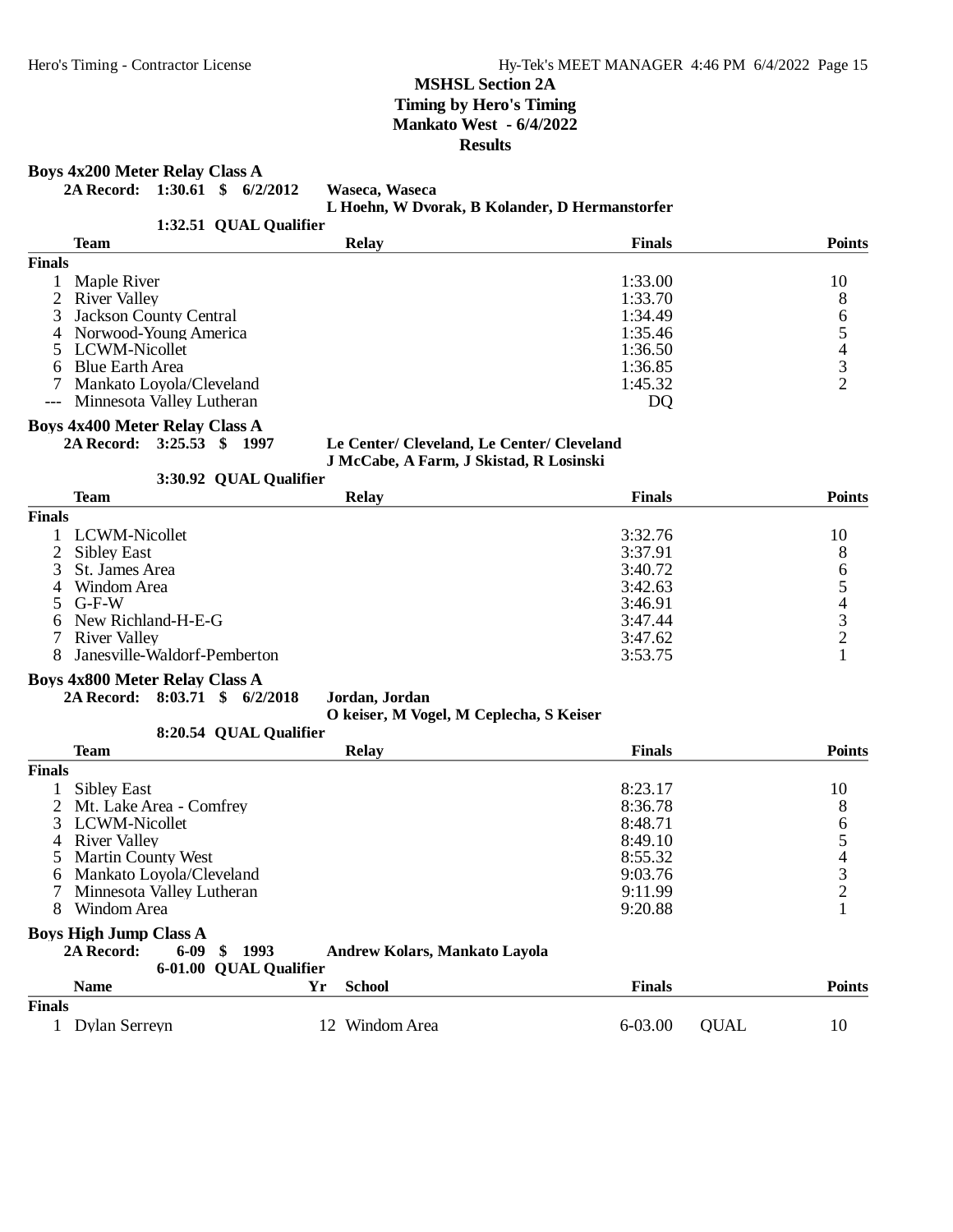### **Finals ... (Boys High Jump Class A)**

|       | <b>Name</b>             | Yr | <b>School</b>                    | <b>Finals</b> | <b>Points</b> |
|-------|-------------------------|----|----------------------------------|---------------|---------------|
|       | 2 Aaron Casto           |    | 12 St. Clair/Imannuel Lutheran   | 5-11.00       | 8             |
|       | Michael Matteson        |    | 11 LCWM-Nicollet                 | 5-09.00       | 5.50          |
|       | Mason Schirmer          |    | 11 Maple River                   | 5-09.00       | 5.50          |
|       | 5 Evan Insichienmay     |    | 12 Jackson County Central        | 5-09.00       | 4             |
|       | Nathan Panning          |    | 11 Norwood-Young America         | 5-07.00       | 2.50          |
| 6.    | <b>Austin Stauffer</b>  |    | 11 Blue Earth Area               | 5-07.00       | 2.50          |
| 8     | Evan Lange-Wenker       |    | 10 Waterville-Elysian-Morristown | 5-07.00       |               |
| 9.    | Davynn Nusser           |    | 11 Maple River                   | $5-05.00$     |               |
|       | 9 Cade Dudgeon          |    | 12 LCWM-Nicollet                 | $5-05.00$     |               |
| 9.    | Nicholas Johnson        |    | 11 Janesville-Waldorf-Pemberton  | 5-05.00       |               |
| 9.    | Cole Bauer              |    | 12 Sibley East                   | 5-05.00       |               |
| 13    | Sam Halvorson           |    | 12 Minnesota Valley Lutheran     | 5-05.00       |               |
| $---$ | <b>Brennir Peterson</b> |    | $10$ G-F-W                       | NH            |               |
|       | --- Kaden Ryer          |    | 11 River Valley                  | <b>NH</b>     |               |
|       | --- Memphis James       |    | 10 Janesville-Waldorf-Pemberton  | NΗ            |               |

#### **Boys Pole Vault Class A**

| 2A Record: 15-03.50 \$ 5/31/2008 |  |                         | Erik Romsdahl, St. James |
|----------------------------------|--|-------------------------|--------------------------|
|                                  |  | 13-03.00 OUAL Qualifier |                          |

|               | <b>Name</b>           | Yr | <b>School</b>                    | <b>Finals</b> | <b>Points</b>  |
|---------------|-----------------------|----|----------------------------------|---------------|----------------|
| <b>Finals</b> |                       |    |                                  |               |                |
|               | Jack Cahill           |    | 11 Janesville-Waldorf-Pemberton  | 12-03.00      | 10             |
|               | <b>Ouinn Landherr</b> |    | 9 Jackson County Central         | $11-09.00$    | 8              |
| 3             | <b>Blake Aurich</b>   |    | 11 Mayer Lutheran                | $11 - 03.00$  | 6              |
| 4             | Augie Fliszar         |    | 12 Minnesota Valley Lutheran     | $11 - 03.00$  |                |
| 5.            | <b>Brock Hansen</b>   |    | 12 Maple River                   | 11-03.00      | 4              |
| 6             | Tido Xayachak         |    | 12 Mt. Lake Area - Comfrey       | 11-03.00      | 3              |
|               | Isaac Gahlon          |    | 9 Janesville-Waldorf-Pemberton   | 10-09.00      | $\overline{2}$ |
| 8             | Jake McDougall        |    | 11 LCWM-Nicollet                 | 10-09.00      |                |
| 9             | Reese Adkins          |    | 12 Jackson County Central        | 10-03.00      |                |
| 9             | Levi Lantz            |    | 11 LCWM-Nicollet                 | 10-03.00      |                |
| 11            | Aiden Lorenzen        |    | 10 Heron Lake-Okabena/Fulda      | $9-09.00$     |                |
| 12            | Ethan Greenwald       |    | 11 Waterville-Elysian-Morristown | $9-09.00$     |                |
| 13            | Nick Huisken          |    | 11 Mankato Loyola/Cleveland      | $9 - 03.00$   |                |
| 14            | Julius Schneider      |    | 8 Maple River                    | $9-03.00$     |                |
| 15            | Tyler Neubarth        |    | 9 Norwood-Young America          | 9-03.00       |                |
|               | Luke Cahill           |    | Janesville-Waldorf-Pemberton     | NH            |                |

#### **Boys Long Jump Class A**

**2A Record: 22-03.50 \$ 2000 Jese Appel, WEM** 20-11.00 QUAL Qualifier

| )ualifier |  |  |
|-----------|--|--|
|           |  |  |

|               | <b>Name</b>       | Ýr | School                | <b>Finals</b> | Wind   | H# | Points |
|---------------|-------------------|----|-----------------------|---------------|--------|----|--------|
| <b>Finals</b> |                   |    |                       |               |        |    |        |
|               | Anthony Sletta    |    | 11 St. James Area     | $20-04.50$    | (0.4)  |    | 10     |
|               | 2 Zach Halverson  |    | 12 Sibley East        | 19-11.00      | 0.9    |    | 8      |
|               | 3 Dylan Serreyn   |    | 12 Windom Area        | $19-10.25$    | 0.3    |    | h      |
|               | 4 Javlin Raab     |    | 10 New Richland-H-E-G | 19-08.75      | $-0.3$ |    |        |
|               | 5 Dylan Novak     |    | 12 LeSueur-Henderson  | 19-06.00      | 4.3    |    |        |
|               | 6 Garrett Schmidt |    | $10$ G-F-W            | $19-05.00$    | 0.6    |    |        |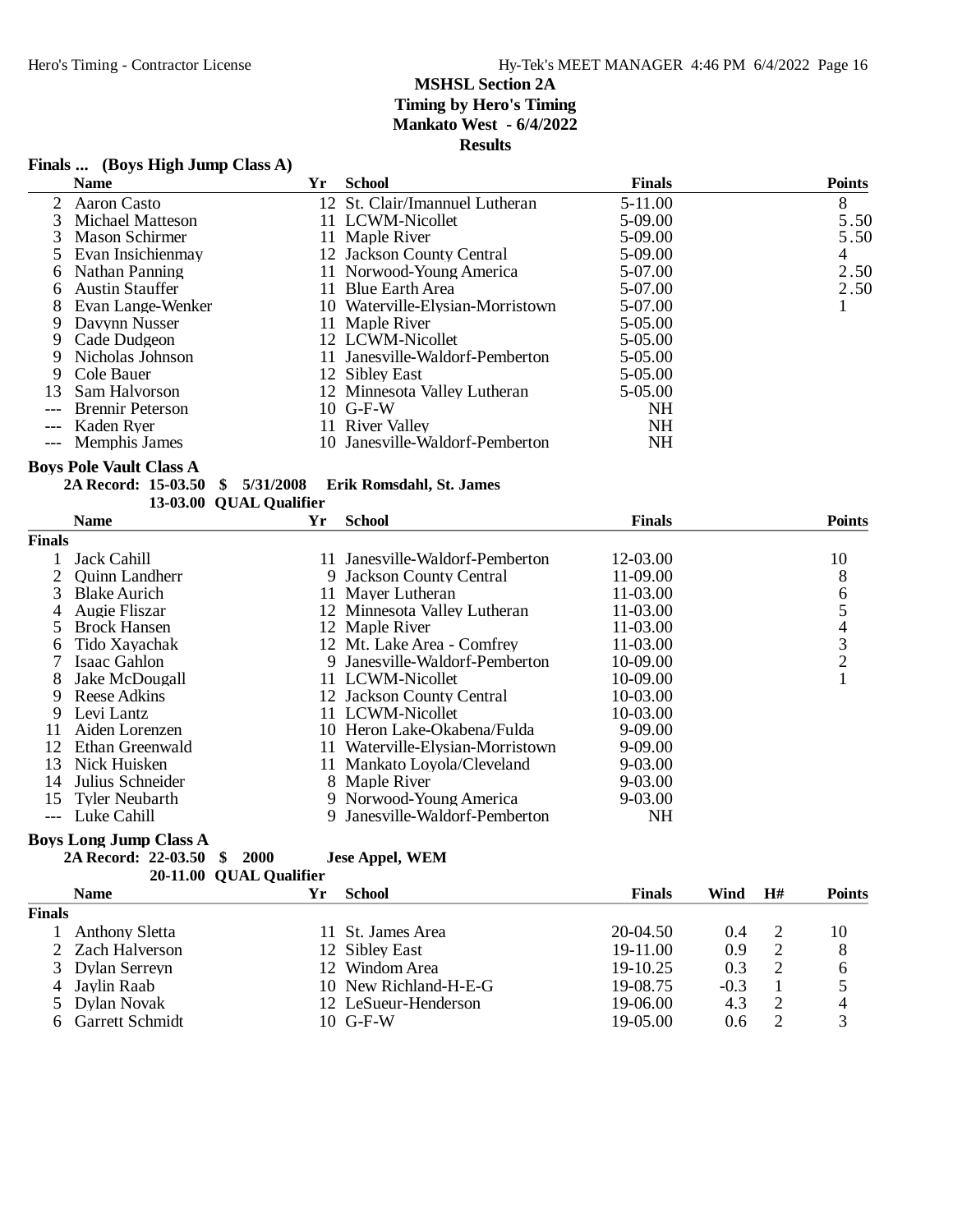#### **Finals ... (Boys Long Jump Class A)**

| <b>Name</b>        | Yr                                                                                                                       | <b>School</b> | <b>Finals</b>                                                                                                                                                                                                                                   | Wind   | H# | <b>Points</b> |
|--------------------|--------------------------------------------------------------------------------------------------------------------------|---------------|-------------------------------------------------------------------------------------------------------------------------------------------------------------------------------------------------------------------------------------------------|--------|----|---------------|
| Gavin Firchau      |                                                                                                                          |               | 19-02.25                                                                                                                                                                                                                                        | 0.9    |    |               |
| <b>Gabe Torres</b> |                                                                                                                          |               | 19-01.25                                                                                                                                                                                                                                        | 0.2    | 2  |               |
| Davynn Nusser      |                                                                                                                          |               | 19-00.50                                                                                                                                                                                                                                        | 1.3    |    |               |
|                    |                                                                                                                          |               | 18-06.25                                                                                                                                                                                                                                        | 0.8    | 2  |               |
|                    |                                                                                                                          |               | 18-05.25                                                                                                                                                                                                                                        | 1.2    |    |               |
|                    |                                                                                                                          |               | 18-03.25                                                                                                                                                                                                                                        | 0.4    | 2  |               |
|                    |                                                                                                                          |               | 17-10.75                                                                                                                                                                                                                                        | 0.9    |    |               |
| Ben Halvorson      |                                                                                                                          |               | 17-10.00                                                                                                                                                                                                                                        | 1.1    |    |               |
|                    |                                                                                                                          |               | 17-01.00                                                                                                                                                                                                                                        | 0.4    |    |               |
|                    |                                                                                                                          |               | 15-11.50                                                                                                                                                                                                                                        | $-0.1$ |    |               |
|                    | 9.<br>10 Kevin Bleess<br>11 CJ Surprenant<br>12 Justin Terwedo<br>13 Alex Koster<br>15 Isaiah Berndt<br>16 Danny Padilla |               | 11 St. James Area<br>12 Blue Earth Area<br>11 Maple River<br>9 Windom Area<br>11 River Valley<br>11 LeSueur-Henderson<br>9 Jackson County Central<br>10 Minnesota Valley Lutheran<br>9 Janesville-Waldorf-Pemberton<br>11 Norwood-Young America |        |    |               |

# **Boys Triple Jump Class A**<br>2A Record: 45-08.50 \$ 2006

 $10$  Joey Schwecke, GFW/McLoed West

**43-06.00 QUAL Qualifier**

|                | <b>Name</b>                             | Yr | <b>School</b>                            | <b>Finals</b> | Wind        | H#                      | <b>Points</b>            |
|----------------|-----------------------------------------|----|------------------------------------------|---------------|-------------|-------------------------|--------------------------|
| <b>Finals</b>  |                                         |    |                                          |               |             |                         |                          |
| $\mathbf{1}$   | Dylan Serreyn                           |    | 12 Windom Area                           | 44-00.75      | 0.4         | $\overline{c}$          | 10                       |
| $\overline{2}$ | Gavin Firchau                           | 11 | St. James Area                           | 41-01.50      | 0.7         | $\mathbf{2}$            | 8                        |
| 3              | <b>Zach Halverson</b>                   | 12 | <b>Sibley East</b>                       | 40-01.00      | 0.4         | $\overline{2}$          | 6                        |
| 4              | Job Ogeka                               | 9  | Windom Area                              | 39-08.25      | <b>NWI</b>  | $\sqrt{2}$              | 5                        |
| 5              | Will Kaesermann                         |    | 10 Minnesota Valley Lutheran             | 39-02.50      | 1.4         | $\overline{2}$          | $\overline{\mathcal{L}}$ |
| 6              | Justin Terwedo                          |    | 11 LeSueur-Henderson                     | 38-10.00      | $+0.0$      | $\sqrt{2}$              | $\frac{3}{2}$            |
|                | Nathan Panning                          |    | 11 Norwood-Young America                 | 38-06.00      | 0.4         | $\mathbf{1}$            |                          |
| 8              | Evan Insichienmay                       |    | 12 Jackson County Central                | 38-00.00      | 0.9         | $\mathbf{2}$            | $\mathbf{1}$             |
| 9              | Ben Halvorson                           |    | 10 Minnesota Valley Lutheran             | 37-09.75      | 0.2         | $\overline{2}$          |                          |
| 10             | <b>Austin Stauffer</b>                  | 11 | <b>Blue Earth Area</b>                   | 37-09.50      | 0.6         | $\mathbf{1}$            |                          |
| 11             | <b>Anthony Sletta</b>                   | 11 | St. James Area                           | 37-08.75      | 0.6         | $\mathbf{1}$            |                          |
| 12             | Cade Dudgeon                            |    | 12 LCWM-Nicollet                         | 37-07.00      | 0.5         | $\mathbf{1}$            |                          |
| 13             | <b>Trevor Parrott</b>                   | 11 | <b>Sibley East</b>                       | 37-03.50      | 0.8         | $\mathbf{1}$            |                          |
| 14             | <b>Bennett Flohrs</b>                   |    | 10 St. James Area                        | 37-02.75      | 0.1         | $\mathbf{1}$            |                          |
| 15             | Henry Strobel                           |    | 11 Mankato Loyola/Cleveland              | 36-11.00      | <b>NWI</b>  | $\mathbf{1}$            |                          |
| 16             | <b>Blake Aurich</b>                     |    | 11 Mayer Lutheran                        | 36-00.25      | 0.6         | $\mathbf{1}$            |                          |
|                | <b>Boys Shot Put Wheelchair Class A</b> |    |                                          |               |             |                         |                          |
|                | $10-08$ \$<br>2A Record:<br>6/4/2022    |    | <b>Toby Hagen, River Valley</b>          |               |             |                         |                          |
|                | <b>Name</b>                             | Yr | <b>School</b>                            | <b>Finals</b> |             |                         | <b>Points</b>            |
| <b>Finals</b>  |                                         |    |                                          |               |             |                         |                          |
|                | Toby Hagen                              |    | 9 River Valley                           | $10-08.00$ \$ |             |                         | 1                        |
| 2              | James Hagen                             |    | 11 River Valley                          | 8-10.00       |             |                         |                          |
|                | <b>Boys Shot Put Class A</b>            |    |                                          |               |             |                         |                          |
|                | 2A Record:<br>\$<br>6/2/2018<br>59-02   |    | Mitchell Weber, St. Clair/Imanuel Luther |               |             |                         |                          |
|                | <b>QUAL Qualifier</b><br>49-10.00       |    |                                          |               |             |                         |                          |
|                | <b>Name</b>                             | Yr | <b>School</b>                            | <b>Finals</b> |             | H#                      | <b>Points</b>            |
| <b>Finals</b>  |                                         |    |                                          |               |             |                         |                          |
|                | Alex Altman                             |    | 12 Windom Area                           | 49-11.50      | <b>QUAL</b> | $\overline{c}$          | 10                       |
| 2              | Thomas Loeffler                         |    | 12 St. Clair/Imannuel Lutheran           | 48-11.50      |             | $\overline{\mathbf{c}}$ | 8                        |
| 3              | Caleb Vancura                           |    | 11 Jackson County Central                | 48-09.00      |             | $\overline{2}$          | 6                        |

2 Thomas Loeffler 12 St. Clair/Imannuel Lutheran 48-11.50 2 8<br>3 Caleb Vancura 11 Jackson County Central 48-09.00 2 6 3 Caleb Vancura 11 Jackson County Central 48-09.00 2 6<br>
4 Blake Ripley 12 Blue Earth Area 47-00.75 2 5

12 Blue Earth Area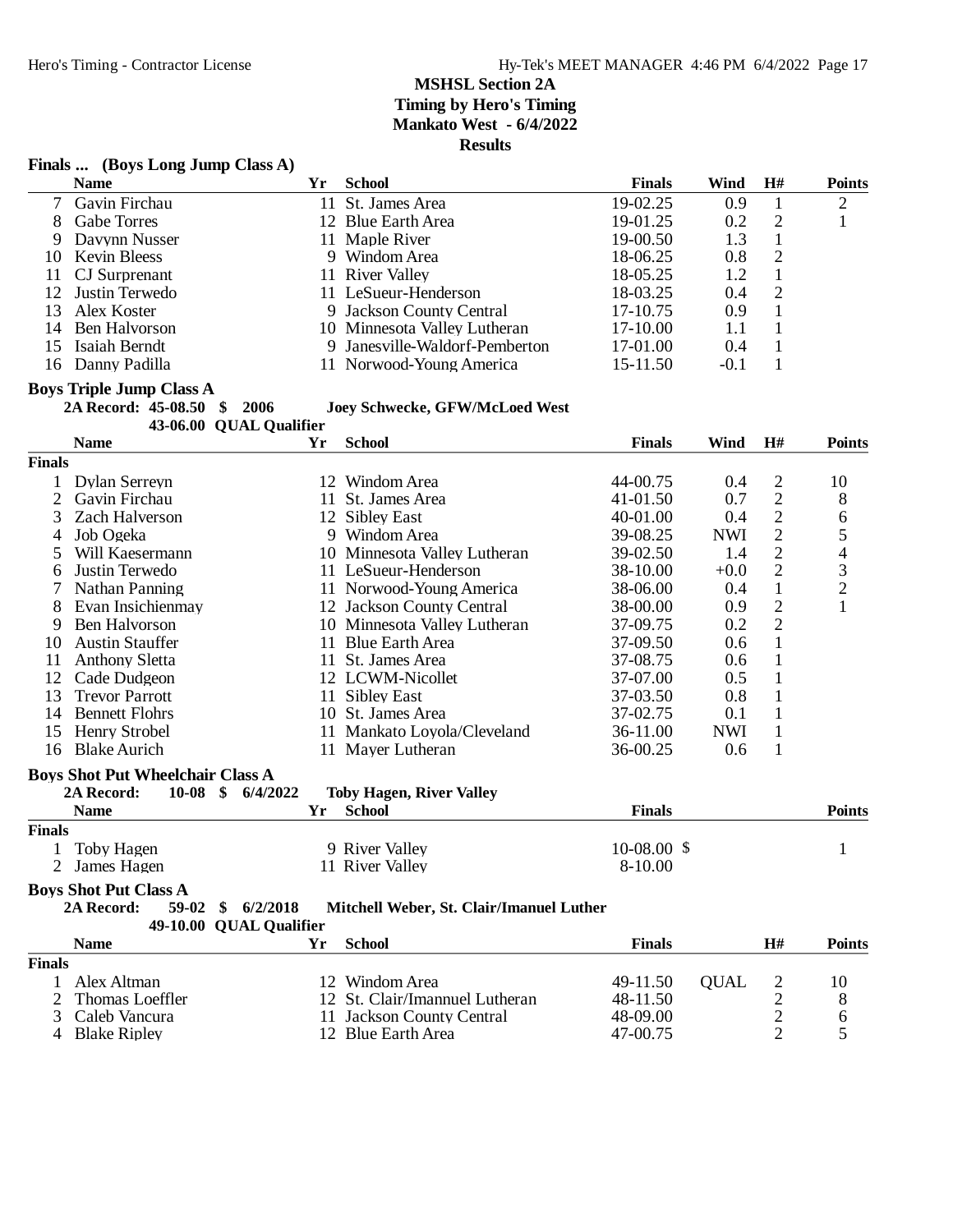### **Finals ... (Boys Shot Put Class A)**

|     | <b>Name</b>              | Yr | <b>School</b>                   | <b>Finals</b> | H# | <b>Points</b> |
|-----|--------------------------|----|---------------------------------|---------------|----|---------------|
|     | 5 Lincoln Suedbeck       |    | 12 Sibley East                  | 44-11.75      |    | 4             |
|     | 6 Ethan Fischer          |    | 12 Maple River                  | 43-11.50      |    | 3             |
|     | 7 Brandon Karels         |    | 11 St. Clair/Imannuel Lutheran  | 43-04.25      |    |               |
|     | Josiah Schnabel          |    | 10 Norwood-Young America        | 41-11.00      |    |               |
|     | 9 Luke Norman            |    | 12 Blue Earth Area              | 41-07.25      |    |               |
| 10  | Alex Johnson             |    | $10$ G-F-W                      | 41-04.00      |    |               |
|     | Nolan Buckholtz          |    | 12 Maple River                  | 39-03.00      |    |               |
|     | 12 Ethan Schultz         |    | 12 Minnesota Valley Lutheran    | 38-03.75      |    |               |
|     | 13 Parker Burdorf        |    | 11 Sibley East                  | 37-06.00      |    |               |
|     | 14 Michael Vanravenhorst |    | 11 Janesville-Waldorf-Pemberton | 36-03.50      |    |               |
| 15. | Keegan Lorang            |    | 11 River Valley                 | 35-09.50      |    |               |
| 16  | Evan Thompson            |    | 10 River Valley                 | 35-04.50      |    |               |

#### **Boys Discus Throw Class A**

**2A Record: 187-00 \$ 6/2/2018 Mitchell Weber, St. Clair/Imanuel Luther**

| 145-08 QUAL Qualifier                              |                                             |          |                                  |  |                                 |                     |             |                  |               |
|----------------------------------------------------|---------------------------------------------|----------|----------------------------------|--|---------------------------------|---------------------|-------------|------------------|---------------|
|                                                    | <b>Name</b>                                 | Yr       | <b>School</b>                    |  |                                 | <b>Finals</b>       |             | H#               | <b>Points</b> |
| <b>Finals</b>                                      |                                             |          |                                  |  |                                 |                     |             |                  |               |
|                                                    | Ethan Fischer                               |          | 12 Maple River                   |  | 177-07.00                       |                     | <b>QUAL</b> | $\overline{c}$   | 10            |
| 2                                                  | Caleb Vancura                               |          | 11 Jackson County Central        |  | 154-11.00                       |                     | <b>QUAL</b> |                  | 8             |
| 3                                                  | Luke Norman                                 |          | 12 Blue Earth Area               |  | 148-02.00                       |                     | <b>OUAL</b> | $22222$<br>$222$ | 6             |
|                                                    | Thomas Loeffler                             |          | 12 St. Clair/Imannuel Lutheran   |  | 137-01.00                       |                     |             |                  | 5             |
| 5                                                  | Lincoln Suedbeck                            |          | 12 Sibley East                   |  | 134-04.00                       |                     |             |                  |               |
| 6                                                  | Alex Johnson                                |          | 10 G-F-W                         |  | 134-01.00                       |                     |             |                  | $\frac{4}{3}$ |
|                                                    | Alex Altman                                 |          | 12 Windom Area                   |  | 127-08.00                       |                     |             |                  |               |
| 8                                                  | Levi Thompson                               |          | 10 St. Clair/Imannuel Lutheran   |  | 121-05.00                       |                     |             | $\mathbf{1}$     | $\mathbf{1}$  |
| 9                                                  | <b>Blake Ripley</b>                         |          | 12 Blue Earth Area               |  | 117-10.00                       |                     |             | $\mathbf{1}$     |               |
| 10                                                 | Sam Rezac                                   |          | 12 Waterville-Elysian-Morristown |  | 113-04.00                       |                     |             | $\overline{2}$   |               |
| 11                                                 | Samuel Jeurissen                            |          | 11 Lester Prairie                |  | 111-08.00                       |                     |             | $\mathbf{1}$     |               |
| 12                                                 | <b>Brandon Karels</b>                       |          | 11 St. Clair/Imannuel Lutheran   |  | 109-09.00                       |                     |             | $\mathbf{1}$     |               |
| 13                                                 | Parker Burdorf                              |          | 11 Sibley East                   |  | 101-00.00                       |                     |             | $\mathbf{1}$     |               |
| 14                                                 | Mason Reinhardt                             |          | 12 LeSueur-Henderson             |  | 100-09.00                       |                     |             | $\mathbf{1}$     |               |
| 15                                                 | Jordan Richtsmeier                          |          | 12 Minnesota Valley Lutheran     |  | 93-07.00                        |                     |             |                  |               |
| 16                                                 | Zach Granda                                 |          | 12 River Valley                  |  | 93-03.00                        |                     |             | $\mathbf{1}$     |               |
|                                                    | <b>Boys Discus Throw Wheelchair Class A</b> |          |                                  |  |                                 |                     |             |                  |               |
|                                                    | $49-02 \quad$ \$<br>2A Record:              | 6/4/2022 | Aidan Gravelle, Mankato Loyo     |  |                                 |                     |             |                  |               |
|                                                    | <b>Name</b>                                 | Yr       | <b>School</b>                    |  |                                 | <b>Finals</b>       |             |                  | <b>Points</b> |
| <b>Finals</b>                                      |                                             |          |                                  |  |                                 |                     |             |                  |               |
|                                                    | Aidan Gravelle                              |          | 12 Mankato Loyola/Cleveland      |  |                                 | 49-02 $\frac{1}{2}$ |             |                  | $\mathbf{1}$  |
| 2                                                  | Toby Hagen                                  |          | 9 River Valley                   |  |                                 | 28-02               |             |                  | $\mathbf{1}$  |
|                                                    |                                             |          |                                  |  |                                 |                     |             |                  |               |
| Women - Class A - Team Rankings - 21 Events Scored |                                             |          |                                  |  |                                 |                     |             |                  |               |
|                                                    | 1) Jackson County Central                   |          | 108.5                            |  | 2) LCWM-Nicollet                |                     |             |                  | 72            |
|                                                    | 3) Waterville-Elysian-Morristown            |          | 45                               |  | 4) Sibley East                  |                     |             |                  | 44            |
|                                                    | 5) Blue Earth Area                          |          | 43                               |  | 5) Minnesota Valley Lutheran    |                     |             |                  | 43            |
|                                                    | 7) Janesville-Waldorf-Pemberton             |          | 40                               |  | 8) Windom Area                  |                     |             |                  | 39            |
|                                                    |                                             |          | 38                               |  |                                 |                     |             |                  | 34            |
|                                                    | 9) Lester Prairie                           |          |                                  |  | 10) St. Clair/Imannuel Lutheran |                     |             |                  |               |